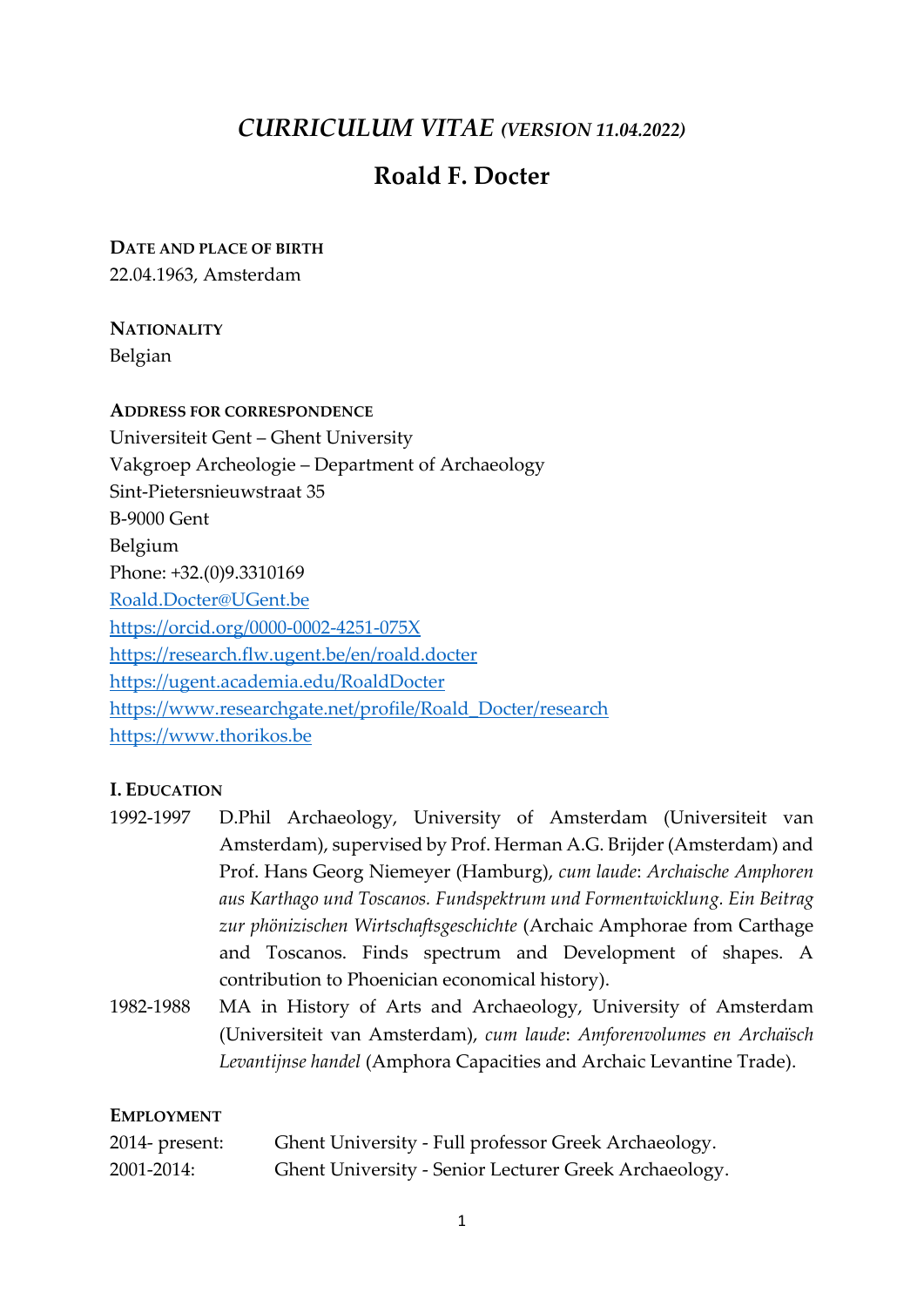| 1999-2001:         | University of Amsterdam - Postdoc with the Royal Academy of<br>Sciences (KNAW).                                                                                                     |
|--------------------|-------------------------------------------------------------------------------------------------------------------------------------------------------------------------------------|
| 1997-1999:         | University of Amsterdam - Department of Archaeology and<br>Allard Pierson Museum - Postdoctoral assistant of Prof. Herman<br>A.G. Brijder (funded by UTOPA Foundation).             |
| 1992-1997:         | University of Amsterdam - Department of Archaeology -<br>Assistant and PhD candidate.                                                                                               |
| 1991:              | Hamburg University - Scientific collaborator with Prof. Hans<br>Georg Niemeyer (Carthage Project).                                                                                  |
| 1989-1991:         | German Archaeological Institute (DAI), Madrid, and Hamburg<br>University - three scholarships of Ministry of Culture, Spain,<br>(DAI), and German Academic Exchange Service (DAAD). |
| 1988:              | Hamburg University - Scientific collaborator with Prof. Hans<br>Georg Niemeyer (Carthage Project).                                                                                  |
| 1985-1986:         | University of Amsterdam - Student assistant.                                                                                                                                        |
| <b>MEMBERSHIPS</b> |                                                                                                                                                                                     |
| 2015-2017          | Member of DFG Netzwerk 'Von Kanaan nach Gibraltar und<br>zurück - Die Phönizier im Mittelmeerraum'.                                                                                 |
| 2013-              | Corresponding Member of the Oxford Centre for Phoenician and<br>Punic Studies.                                                                                                      |
| $2010-$            | Life member of the Archaeological Society Malta.                                                                                                                                    |
| 2009-              | Founding member of the International Phoenician and Punic<br>Studies Association (IPPSA).                                                                                           |
| 2008-              | Member of Ghent Institute of Classical Studies (GIKS).                                                                                                                              |
| 2005-2010          | Member of international research unit ROCT Craft and Trade in<br>the Roman West and East (Leuven).                                                                                  |
| 2000-2007; 2013-   | Member of the Archaeological Institute of America (200012868).                                                                                                                      |
| 1998-2015          | Member of AIAC: Associazione Internationale di Archeologia<br>Classica.                                                                                                             |
| 1996-2001          | Member of BVA (Belangenvereniging Nederlandse Archeologen).                                                                                                                         |
| 1990-2001          | Member Deutscher Archäologenverband DAV.                                                                                                                                            |
| 1983-              | (Honorary) member of Association of the Friends of the Allard<br>Pierson Museum, Amsterdam (VVAPM).                                                                                 |

#### **EDITOR AND MEMBER OF EDITORIAL ADVISORY BOARDS**

- 2019- Editor of *Thorikos. Fouilles de Thorikos/Opgravingen van Thorikos*, published with Peeters Publishers Leuven/Paris/Dudley (with M. Webster). 2017- Member of editorial board of *Rivista di Studi Fenici*.
- 2016- Member of editorial board of *BABESCH Supplements*.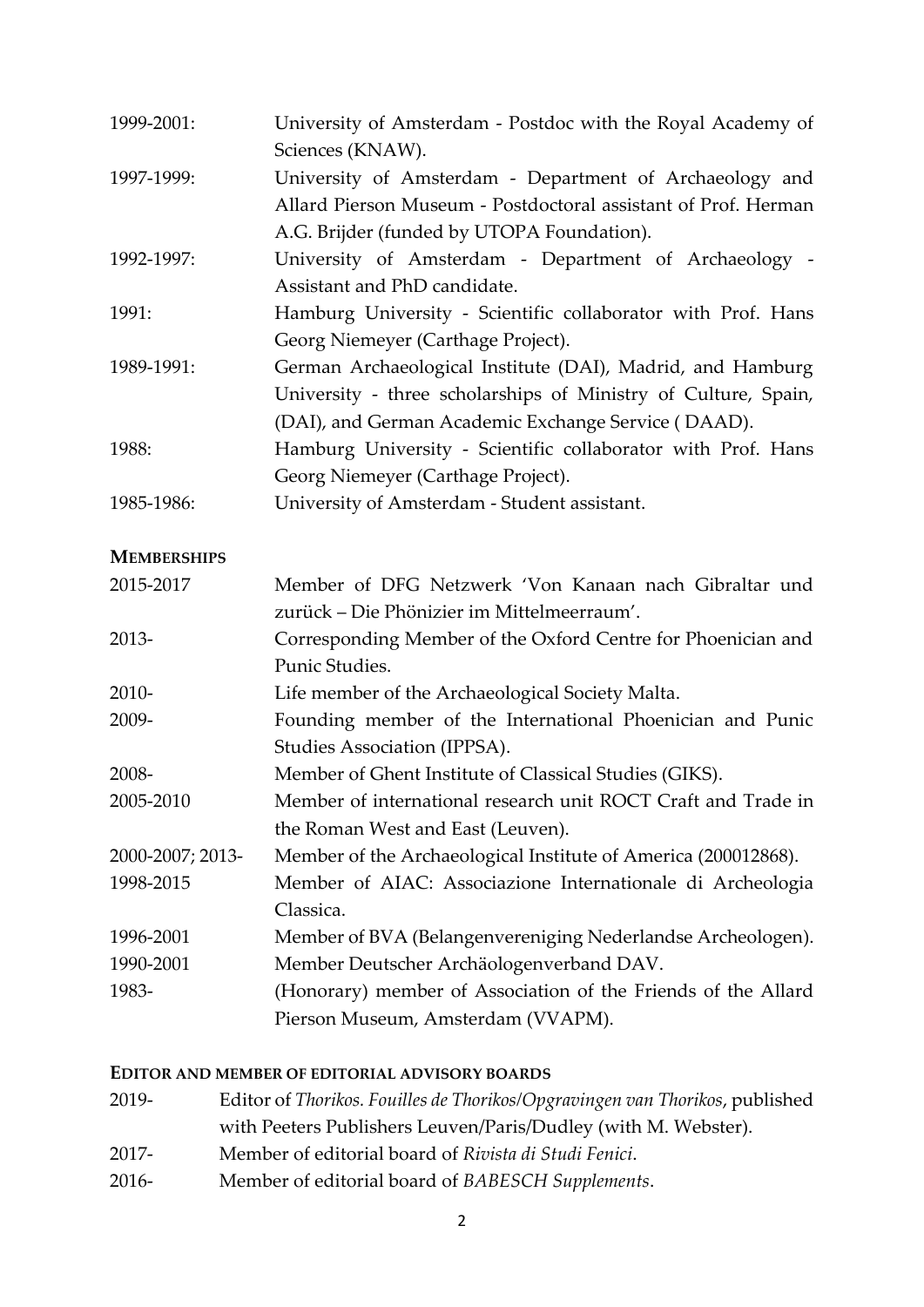| $2011 -$ | Editor of Thorikos. Reports and Studies, successor of Thorikos 1-9, edited by |
|----------|-------------------------------------------------------------------------------|
|          | H. Mussche. As from volume 11 (2013) published with Peeters Publishers        |
|          | Leuven/Paris/Walpole MA/Bristol CT. As from volume 12 (2020) edited           |
|          | with M. Webster.                                                              |
| 2007-    | Editor of Carthage Studies.                                                   |
| $2005 -$ | Member of editorial advisory board of Fonaments: prehistòria i món antic      |
|          | als Països Catalans.                                                          |
| $2004 -$ | Member of editorial advisory board of TALANTA. Proceedings of the             |
|          | Dutch Archaeological and Historical Society.                                  |
| 2003-    | Member of editorial board of ARGU (Archaeological Reports Ghent               |
|          | University).                                                                  |
| $2003 -$ | Member advisory board TMA. Tijdschrift voor Mediterrane Archeologie.          |
|          |                                                                               |

- 1998-2003 Editor of *TALANTA. Proceedings of the Dutch Archaeological and Historical Society.*
- 1993-1998 Member of Editorial Board of *TALANTA. Proceedings of the Dutch Archaeological and Historical Society.*

#### **APPOINTMENTS AS AN EXPERT IN (INTER)NATIONAL EVALUATION COMMITTEES**

| $2020 -$  | Member of the 'Vlaams Academisch Bibliografisch Bestand voor de              |
|-----------|------------------------------------------------------------------------------|
|           | Sociale en Humane Wetenschappen (VABB-SHW)'.                                 |
| 2020      | External evaluation of Habilitationsverfahren at Technische Universität      |
|           | Darmstadt.                                                                   |
| 2019      | External evaluation of candidate for Professorship Ruhruniversität           |
|           | Bochum.                                                                      |
| 2018      | Review of project for Israel Science Foundation (ISF).                       |
| 2018      | Review of project for Israeli-French scientific cooperation in the fields of |
|           | Digital Humanities.                                                          |
| 2017      | External reviewer for Government of Ireland Postdoctoral Fellowship          |
|           | scheme of the Irish Research Council.                                        |
| 2015      | Member of evaluation committee ('visitatiecommissie') for Bachelor in        |
|           | Archaeology of the University of Amsterdam.                                  |
| 2014-2017 | Member of the Ghent University Research Council (BOF).                       |
| 2014-2015 | Member of the VIDI selection commission for NWO The Nederlands               |
|           | Organisation for Scientific Research.                                        |
| 2013-2014 | Member of the VIDI selection commission for NWO The Nederlands               |
|           | Organisation for Scientific Research.                                        |
| 2012-2013 | Member of Alfa commission of the Ghent University Research Council           |
|           | (BOF) and successor to the Research Council.                                 |
| 2012      | Review of a VIDI-project for NWO The Netherlands.                            |
| 2011      | Review of a Veni-project for NWO The Nederlands.                             |
|           |                                                                              |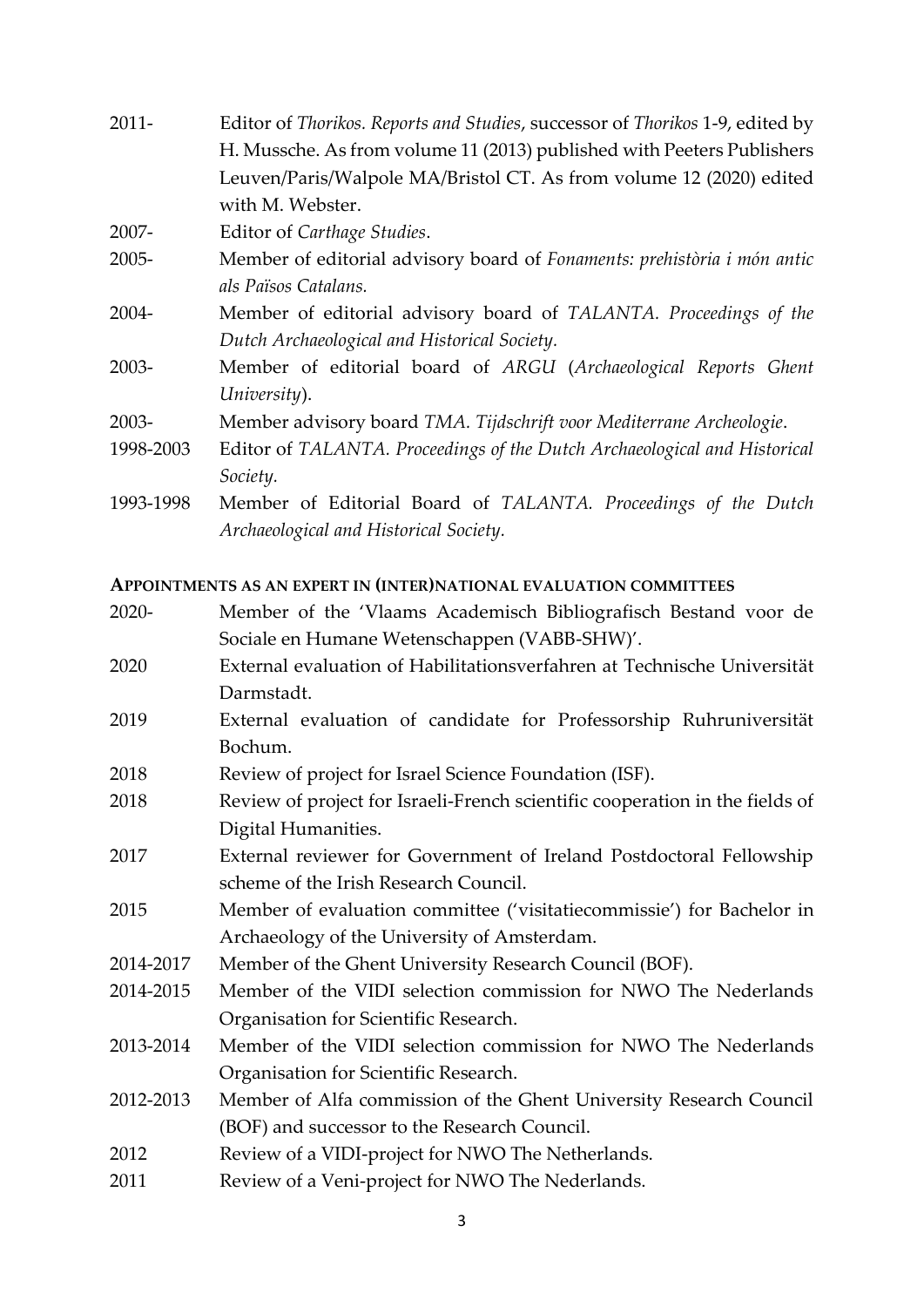- 2010- Member of the jury of the Nenquin Award (Ghent University and VUB Brussels). 2010 Review of a Veni-project for NWO The Nederlands. 2010 External evaluation of Associate Professors for promotion to the rank of Professor at the University of Cyprus. 2010 Review of an archaeological project for the British Academy. 2009 Review of archaeological project at VUB Brussels. 2009 Review of curriculum ('Grado de Arqueología') at the Faculdad de Geografia e Historia, Universidad Complutense de Madrid.
- 2007 Review of replacement scholarship for conclusion of PhD project for NWO The Nederlands.

### **PAPERS DELIVERED AT (INTER)NATIONAL CONFERENCES AND AT ACADEMIC VENUES**

- 6.4.2022 Kerkyra, Κυκλοζ Ανοιχτών Διαλέξεων Τμήματοζ Ιστορίαζ: 'Punic Carthage and the Mediterranean' (on invitation).
- 23.3.2022 Gent, Griekenlandcentrum: 'Het theater van Thorikos (zuidoost Attika): meer dan een koilon, orchestra en 35 scherven' (op uitnodiging).
- 18.1.2022 Rome, Accademia di Danimarca: Roman Carthage. A Reappraisal: 'From Punic to Roman Carthage: A Reappraisal' (with Karin Schmidt and Babette Bechtold) (on invitation).
- 10.12.2021 Brussels, 11th Day on Belgian Archaeological Research in the Ancient Greek World: 'Recent Fieldwork in Thorikos: 2019 & 2021' (with Johannes Bergemann, Sylviane Dederix and Denis Morin).

Floris van den Eijnde, Andreas Kapetanios

- 4.11.2021 Brussels, Assyriologisch Genootschap Dossin: 'Crossing Continents: Phoenicians between Assyria and Iberia' (on invitation).
- 13.10.2021 Jerusalem, On Artists, Masons and Authority Ploys: Power and Symbolism in Judah, Israel and the Coast. A Conference in Honor of Prof. Tallay Ornan and Prof. Ilan Sharon on the Occasion of Their Retirement, October 13th-14th, 2021: 'Phoenician-Punic Sea Power: Harbours and Anchorages' (with Joseph Greene and Mariano Torres Ortíz) (on invitation).
- 10.1.2021 Joint Annual Meeting AIA and SCS (online): 'Legacy Data of Hall P at the Theatre of Thorikos (SE Attika)' (with Andreas Kapetanios).
- 5.1.2020 Washington, 2020 Joint Annual Meeting AIA and SCS: 'The External Relations of Early Punic Carthage: Ceramic Data from the Settlement'.
- 21.11.2019 Tongeren, Gallo-Romeins Museum: 'Als Kikkers rond een vijver. Griekse kolonisatie van de Middellandse en de Zwarte Zee' (on invitation).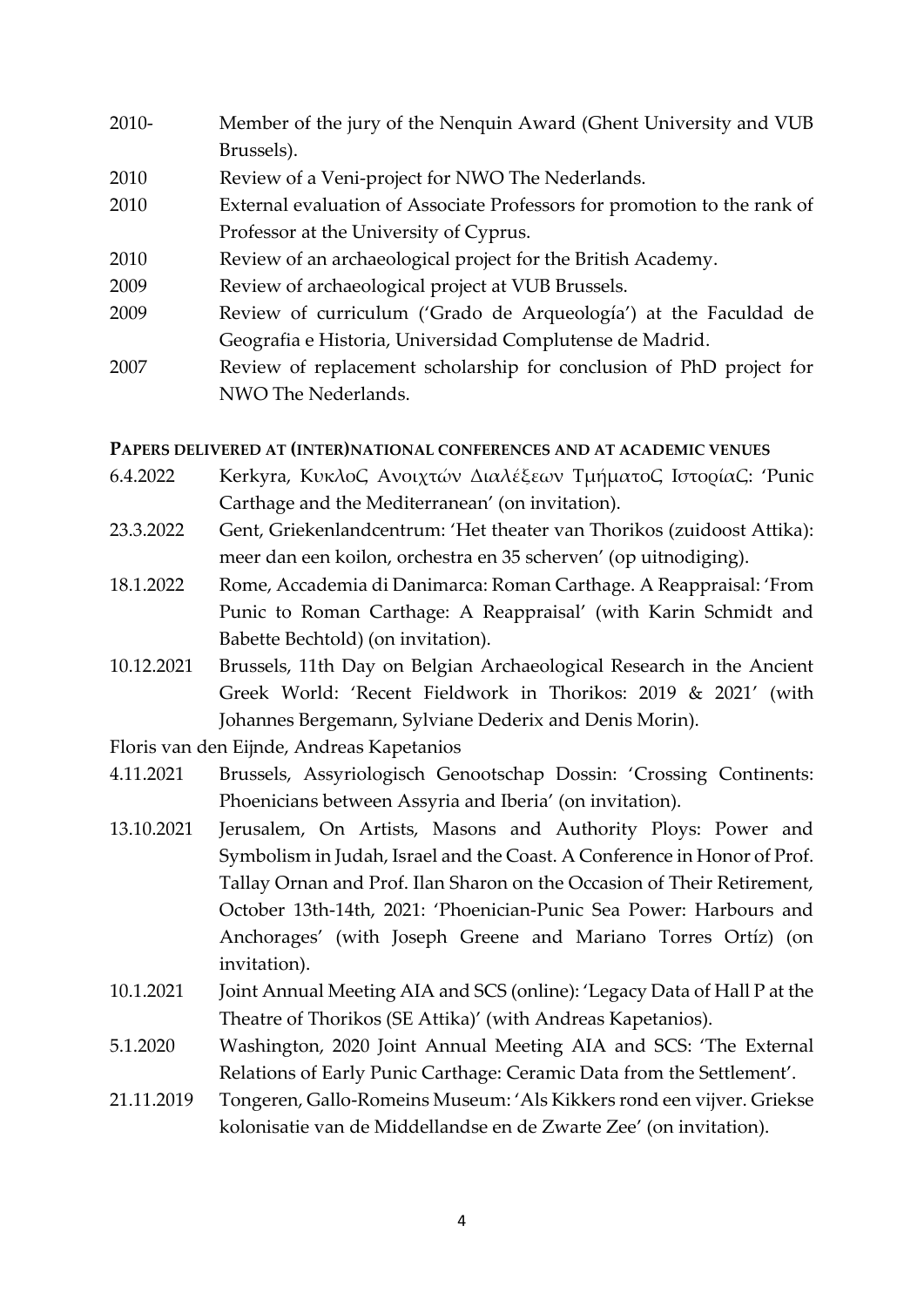- 2.11.2019 Bochum, International Conference 'Ari and the Laurion from Prehistoric to Modern Times', 1-3 November 2019: 'The Cistern No. 1 Workshop at Thorikos' (on invitation).
- 17.10.2019 Bonn, Verein von Altertumsfreunden im Rheinlande: 'Thorikos und das Silber: Neue Forschungen in einer Bergbaustadt im Süden Attikas' (on invitation).
- 3.10.2019 Brussels, Université Libre de Bruxelles (ULB): 'Thorikos within the Lavreotiki: more than mining for silver and lead' (on invitation).
- 24.5.2019 Ghent, Department of Archaeology, first MARU Meeting: 'Introduction to the Thorikos Project'.
- 2.5.2019 Göttingen, Georg-August Universität: 'Exploring Thorikos' (on invitation).
- 30.1.2019 Rome, British School at Rome, Congress 'Roman Ports in Time and Space: Reflections upon Issues raised by the PortusLimen Project, Rome, BSR, 29-30 January 2019': 'Phoenician-Punic Harbours in the Mediterranean'(with J.A. Greene, M. Torres Ortíz) (on invitation).
- 20.12.2018 Brussels, Dag van de Belgische Onderzoeksactiviteit in de Griekse Wereld: 'Fortified Thorikos? The excavations of 2018' (with F. van den Eijnde, A. Brüsewitz).
- 13-14.12.2018 Mainz, Johannes-Guttenberg-Universität, moderator and discussant at International Workshop 'Between foreign hegemony and expansion to the west: Phoenician society and economy from 10th until the 5th c.' (on invitation).
- 27.10.2018 Mérida, IX International Congress of Phoenician and Punic Studies, Mérida 22-27.10.2018: Poster 'The Corpus of Phoenician and Punic Antiquities: Belgium' (with V. Boschloos, G. Bunnens, F. de Callataÿ, E. Gubel).
- 26.10.2018 Mérida, IX International Congress of Phoenician and Punic Studies, Mérida 22-27.10.2018): 'Why is the domain of Phoenician-Punic Studies still so fragmented? A plea for the creation of an international organization for Phoenician and Punic Studies'.
- 23.10.2018 Mérida, IX International Congress of Phoenician and Punic Studies, Mérida 22-27.10.2018): 'Todo lo que necesita la ciudad de Hasdrúbal el Bello. La explotación rural cartaginesa en el Campo de Cartagena' (with V. Martínez Hahnmüller, J.M. Noguera, C.A. Pardo Barrionuevo, E. Liagre, N. Van den Eycken, E. Vandewalle).
- 5.6.2018 Haifa, University of Haifa, 'The Haifa Phoenician Series 2018': 'Punic Carthage and the Mediterranean' (on invitation).
- 24.5.2018 Bonn, '9th International Congress of Classical Archaeology. Cologne/Bonn, 22 – 26 May 2018': 'More than silver. Rural Exploitation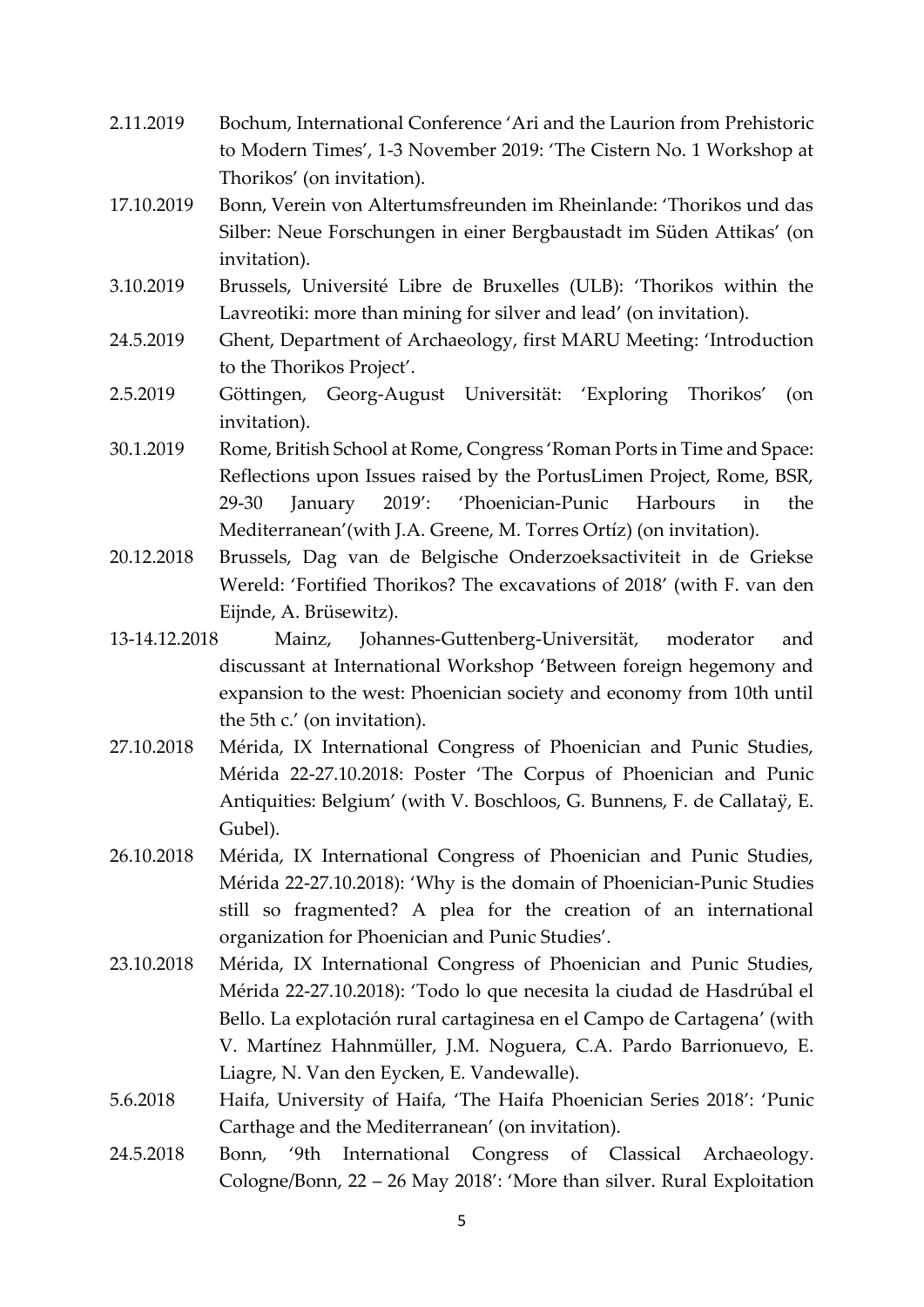at Qart Hadasht / Carthago Nova hinterland' (with V. Martínez Hahnmüller, C.A. Pardo Barrionuevo).

- 23.5.2018 Bonn, '9th International Congress of Classical Archaeology. Cologne/Bonn, 22 – 26 May 2018': Discussant in 'Panel 3.11. Salt, fish processing and amphorae production across the Mediterranean in the 1st millennium BC.'
- 22.3.2018 Málaga, University of Málaga, Department of History and Archaeology: 'De Cartago a Toscanos y viceversa: investigando la metrópoli púnica desde diferentes perspectivas' (on invitation).
- 30.11.2017 Ravenna, International Conference 'Cartagine fuori da Cartagine: mobilità nordafricana nel Mediterraneo centro-occidentale fra VIII e II sec. a.C.' (Ravenna, 30 novembre – 1 dicembre 2017): 'Punic Carthage and Beyond' (with B. Bechtold) (on invitation).
- 17.3.2017 Lille, Université de Lille III: 'Iron working at Early Punic Carthage' (with B. Kaufman) (on invitation).
- 15.12.2016 Ghent, '1st Amphoras in the Phoenician-Punic World Congress. The State of the Art': 'The Analysis of Amphorae from Carthaginian Settlement Assemblages'.
- 3.9.2016 Amsterdam, Universiteit van Amsterdam: 'Sicilië vanuit een ander perspectief: de Punische aanwezigheid' (on invitation).
- 23.5.2016 Ghent, International Mediterranean Survey Workshop IMS: 'The Thorikos Survey (2012-2015). Collection Strategy and Find Processing' (with F. van den Eijnde, M. Nazou, A. Perugini, A. Brüsewitz, S. Mortier, W. van de Put, C. Stal, A. De Wulf, K. Van Liefferinge, L. Verdonck, T. Pieters, K. Van Gelder, G. Dierkens, A. Alexandridou, S. Claeys, L. Karali).
- 17.5.2016 Brussels, Koninklijke Academie voor Overzeese Wetenschappen Academie Royale des Sciences d'Outre-Mer: 'Carthago. Een 'eiland' op de Noord-Afrikaanse kust' (on invitation).
- 11.5.2016 Rome, German Archaeological Institute DAI, workshop 'The Orientalizing cultures in the Mediterranean, 8th-6th cent. BC: Origins, cultural contacts and local developments': 'Carthage and North Africa at the beginning of the Orientalizing period' (on invitation).
- 4.3.2016 Tübingen, '3. DFG Netzwerktreffen Von Kanaan nach Gibraltar und zurück – Die Phönizier im Mittelmeerraum': 'Early Punic Assemblages from Carthage. Questions of Residuality'.
- 13.3.2016 Leiden, Rijksmuseum van Oudheden, Studium Generale: 'Nieuw archeologisch veldwerk in Thorikos, Attika' (on invitation).
- 18.1.2016 Göttingen, Georg-August Universität: Ringvorlesung 'Thorikos Die Bergbaustadt im Süden Attikas' (on invitation).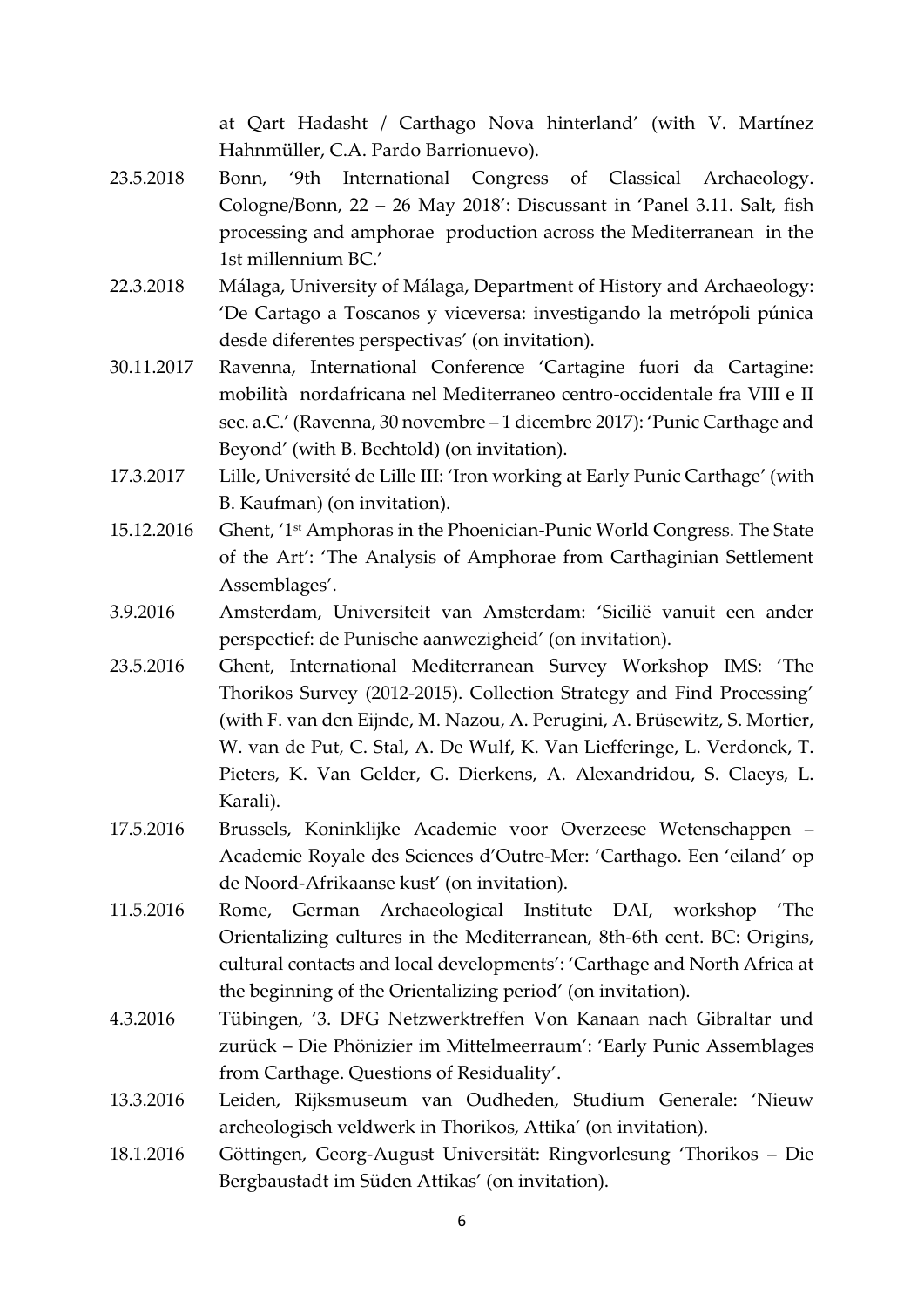- 7.1.2016 San Francisco, '2016 AIA and SCS Joint Meeting': 'The Thorikos Intrasite Survey. A Glimpse from the Top' (with F. van den Eijnde, M. Nazou, A. Perugini, A. Brüsewitz, S. Mortier, W. van de Put, C. Stal, A. De Wulf, K. Van Liefferinge, L. Verdonck, T. Pieters, K. Van Gelder, G. Dierkens, A. Alexandridou, S. Claeys, L. Karali).
- 18.11.2015 Lavrio, IΣΤ' Επιστημονικής Συνάντησης ΝΑ. Αττικής, 18-22 Νοεμβρίου 2015, Λαύριο: 'Οι αρχαιολογικές έρευνες της Βελγικής Σχολής στο Θορικό (2010-2015)' (with M. Nazou, F. van den Eijnde, D. Morin, K. van Liefferinge, W. van de Put, A. Brüsewitz, A. Perugini, S. Mortier, E. Yannouli, L. Karali, L. Verdonck, C. Stal, A. De Wulf, G. Dierkens, T. Pieters, K. Van Gelder, A. Konstantinidou, A. Alexandridou, M. Praet, S. Claeys, P. Iossif).
- 22.5.2015 Darmstadt, '1. DFG Netzwerktreffen Von Kanaan nach Gibraltar und zurück – Die Phönizier im Mittelmeerraum': 'Early Punic Assemblages from Carthage'.
- 11.4.2015 Leiden, Symposium Rituele Mensdoding, Ex oriente lux, Huis van Horus, Rijksmuseum van Oudheden: 'Ritual Killing or Human Sacrifice? Phoenician Votive Dedications from the Sanctuary of Baal Ḥammon and Tinnit' (with B. Garnand) (on invitation).
- 13.3.2015 Ghent, Department of Archaeology, research meetings: 'New research questions on Thorikos and Attica'.
- 13.1.2015 Leiden, Rijksmuseum van Oudheden, Romeo lecture: 'Punisch Carthago, van kolonie tot wereldmacht' (on invitation).
- 4.12.2014 Rome, International Congress 'Transformations and crisis in the Mediterranean. "Identity" and Interculturality in Levant and Phoenician West between the 8th and the 5th centuries BCE', 4/5 December 2014: 'From Phoenician to Punic Carthage: the first three generations' (on invitation).
- 5.9.2014 Ghent: GIKS synoikismos meeting: 'In the Shadow of Athens: Thorikos beyond metallurgy (900-300 BC)'.
- 25.1.2014 Amsterdam, Universiteit van Amsterdam: 'Carthago in de Vroeg-Punische periode (9de tot 7de eeuw v.C.)' (on invitation).
- 13.12.2013 Amsterdam, International Survey Workshop (with F. van den Eijnde, W. van de Put): 'The Ghent-Utrecht Survey Project at Thorikos'.
- 7.12.2013 Göttingen, U4 Workshop Archaeology/Ancient History 'Landscape Memory – Connectivity, 5-7 December 2013 (with F. van den Eijnde, W. van de Put): 'The Ghent-Utrecht Survey Project at Thorikos'.
- 6.12.2013 Kassel, Kurhessische Gesellschaft für Kunst und Wissenschaft. Vortrag anläßlich des Winckelmanntages 2013: 'Das punische Karthago und das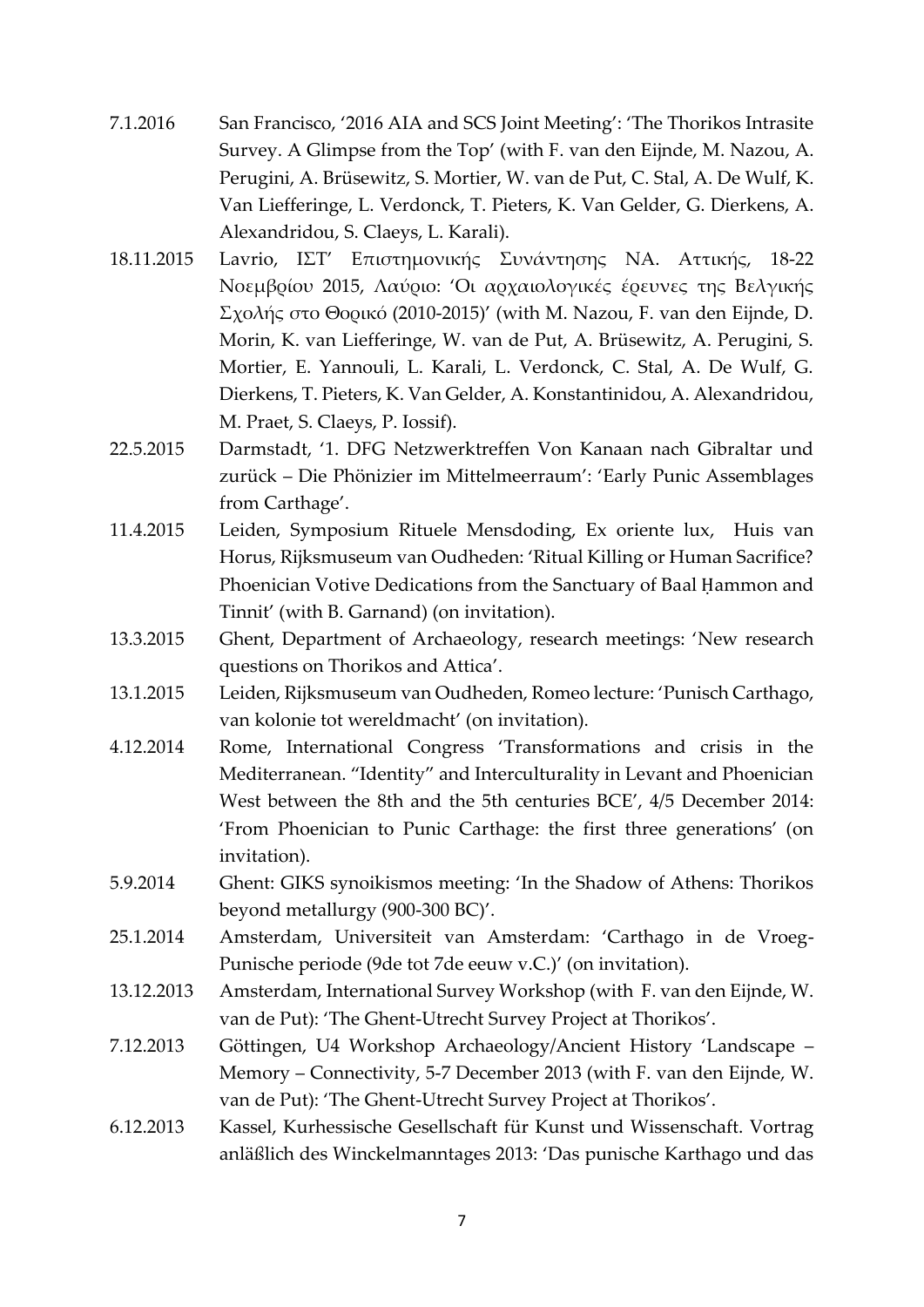zentrale Mittelmeer: Erkenntnisse und neuer Forschungen' (on invitation).

- 30.11.2013 Tübingen (Eberhard Karls Universität) 'Karthago Dialoge: Karthago und der punische Mittelmeerraum – Kulturkontakte und Kulturtransfers im 1. Jahrtausend v.Chr., 29.-30. November 2013' (discussant) (on invitation).
- 15.11.2013 Brussels (ULB, 14-16 November 2013), International Symposium 'Pots, Workshops, and Early Iron Age Society. Function and Role of Ceramics in Early Greece': 'Greek Geometric pottery from Phoenician sites in the Central and Western Mediterranean' (on invitation).
- 20.10.2013 Sant'Antioco, Carbonia, Sardinia, 8th Congresso Internazionale di Studi Fenici e Punici. 'Dal Mediterraneo all'Atlantico: uomini, merci, e idee tra Oriente e Occidente: '»I Fenici siamo noi»: Phoenician Studies from the Mediterranean to Hamburg and Beyond'.
- 7.10.2013 Athens, international congress 'Thorikos 1963-2013: 50 Years of Belgian Excavations. Evaluation and Perspectives', 7-8 October 2013: 'Thorikos: Reviewing the First Millennium BCE'.
- 1.5.2013 Santadi, Sardinia, 'La Sardegna nel Mediterraneo occidentale dalla fase fenicia nell'egemonia cartaginese: il problema del V secolo' (with B. Bechtold): '5th-Century Carthage' (on invitation).
- 9.4.2013 Ghent, '7th International Symposium "14C & Archaeology" Ghent 8-13 April 2013: Poster presentation: 'Carthage and Radiocarbon Dating: A Decade of Discussion'.
- 16.1.2013 Ghent, Radio-Past Congress 'Non-destructive approaches to complex archaeological sites in Europe: a round-up' (Ghent University, 15-17 January 2013): Poster presentation 'Rural Sites in Northwest Malta: Results of the Belgo-Maltese Survey Project' (with L. Verdonck, G. Dierkens, W. van de Put, N.C. Vella, A. Vella, A. Bonanno, M. Anastasi, N. Cutajar, A. Pace, M. Spiteri, R. Zerafa, M. De Dapper, A. De Wulf, R. Goossens, T. Nuttens, C. Stal, B. Bechtold, B. Maraoui Telmini).
- 26.10.2012 Pisa, International Survey Workshop, 26-27 October 2012 (with N. Vella, A. Bonanno, N. Cutajar, A. Pace, A. De Wulf, R. Goossens, M. De Dapper): 'The Multiperiod Malta Survey Project'.
- 24.6.2012 Rome, International congress 'Contextualising Early Colonisation. Archaeology, Sources, Chronology and interpretative models between Italy and the Mediterranean, Rome, Academia Belgica, 22-24 June 2012: 'Carthage, a non-Greek Colonial Model'.
- 1.6.2012 Utrecht, Universiteit Utrecht; Teiresias Symposium: 'Punisch Carthago: voorbeeld van een antieke metropool' (on invitation).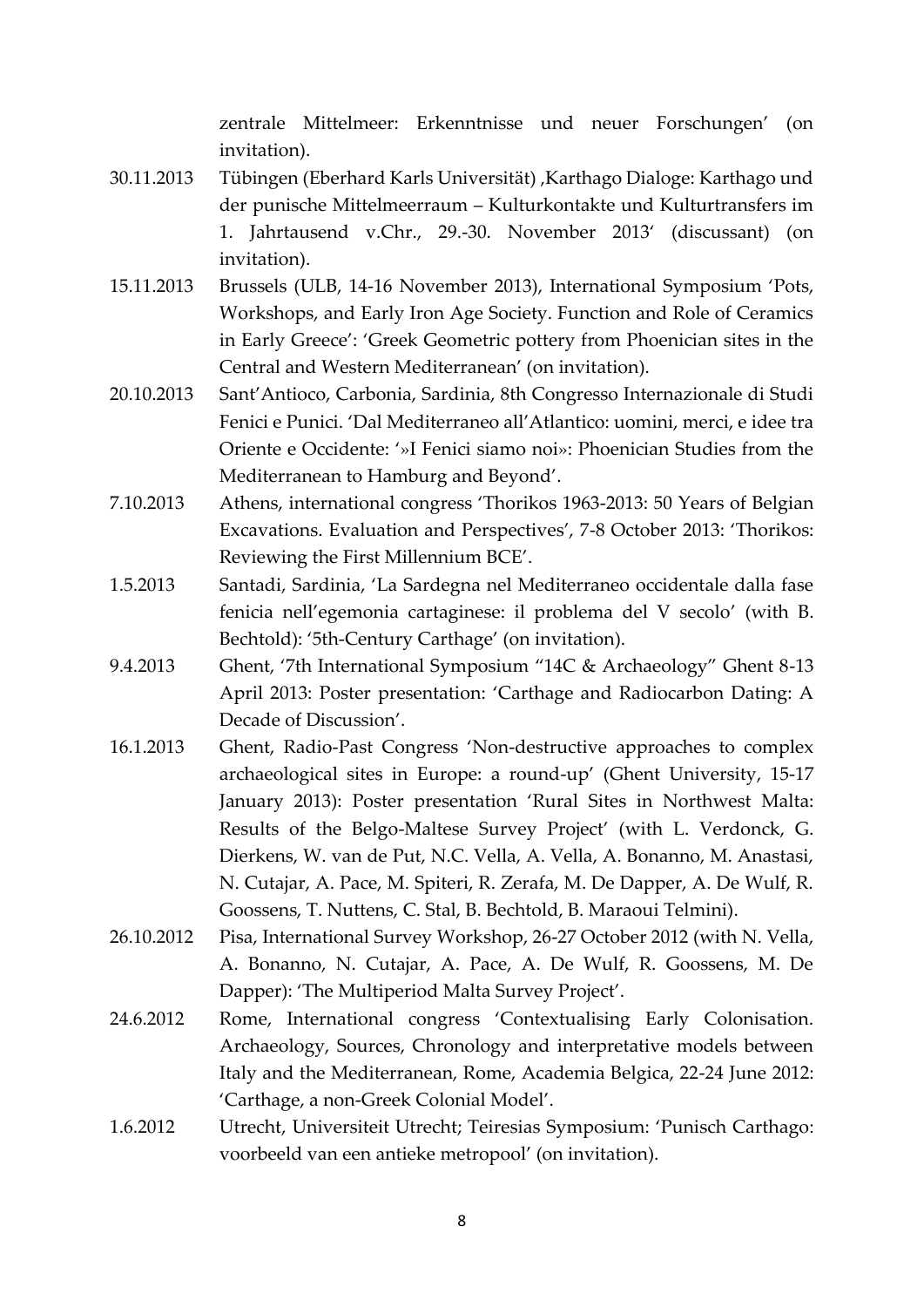- 28.3.2012 Nancy, 'Thorikos and the Laurion Meeting', 28-29 March 2012: 'Thorikos. Results of the Ghent University Excavations of 2010-2011'.
- 9.11.2011 Brussels, Derde dag over Belgische wetenschappelijke activiteiten in Griekenland: 'Thorikos. Results of the Ghent University Excavations of 2011'.
- 3.11.2011 Bochum, Institut für archäologische Wissenschaften, Ruhruniversität Bochum: 'Das Malta-Survey-Projekt: Erste Ergebnisse einer belgischmaltesischen Landesaufnahme' (on invitation).
- 28.3.2011 Brussels, VUB: 'Carthago: metropool en territorium' (on invitation).
- 25.11.2010 Rome, Incontro Dizionario Enciclopedico della Civiltà Fenicia (DECF): 'Headwords related to Carthage and its Territory' (on invitation).
- 13.11.2010 Ghent, Workshop "International Mediterranean Survey conference" Ghent University: 'Surveying the rural Landscapes of Punic and Roman Malta: The Malta Survey Project'.
- 18.10.2010 Nancy, Université de Nancy I: 'Thorikos: Back on the Map' (on invitation).
- 15.10.2010 Göttingen, International Meeting 'The Greeks overseas and the historical space': 'A View from the Punic World. The Malta Survey Project' (on invitation).
- 2.10.2010 Liège, Deuxième journée de l'activité scientifique belge dans le monde grec Robert Laffineur in honorem: 'Thorikos. Results of the Ghent University Excavations of 2010' (on invitation).
- 27.6.2010 Zaragoza, Instituto de Estudios Islámicos y del Oriente Próximo: 'Cartago. La metropoli fenicia en Túnez. 30 años de investigación' (on invitation).
- 28.5.2010 Athens, Belgian School at Athens: 'Punic Carthage: Urbanism and Chronology' (on invitation).
- 13.11.2009 Hammamet (Tunisia), VIIème congrès international des études phéniciennes et puniques (with N. Vella, A. Bonanno, N. Cutajar, A. Pace): 'Life and Death in Rural Malta: First Results of the joint Belgo-Maltese Survey Project'.
- 20.1.2009 Vienna, Archäologisches Institut Universität Wien: 'Das punische Karthago: eine Bilanz nach 30 Jahren Siedlungsgrabungen' (on invitation).
- 29.11.2008 Brussels, POCA congress, VUB: "The Cypriot facies of Punic Carthage".
- 22.11.2008 Amsterdam, Universiteit van Amsterdam: 'Surveying on Malta: The 2008 season' (on invitation).
- 29.10.2008 Tübingen, Fachbereich Klassische Archäologie Universität Tübingen: 'Pithekoussai. Die früheste Gründung der Griechen im Westen' (on invitation).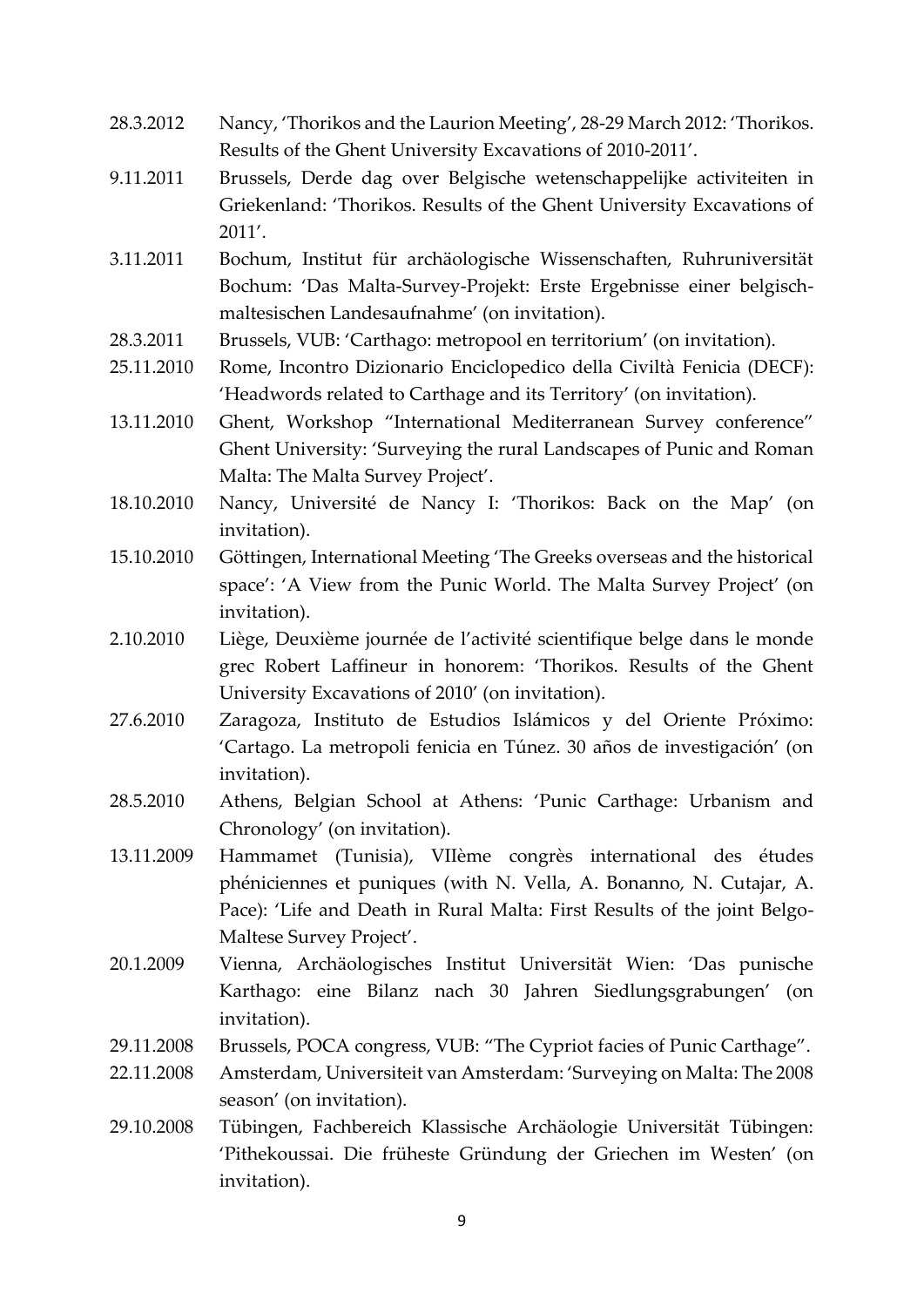- 17.10.2008 Brussels, Dag van de Belgische Onderzoeksactiviteit in de Griekse Wereld: 'Thorikos terug op de kaart'.
- 23.9.2008 Rome, XVII AIAC Congress (International Congress of Classical Archaeology) (with F. Chelbi, B. Maraoui Telmini, B. Bechtold, W. van de Put): 'The Greek facies of Carthage' (on invitation of British School at Rome).
- 23.11.2007 Hamburg, Universität Hamburg: commemorative lecture for Prof. Hans Georg Niemeyer.
- 10.11.2007 Rome, British School at Rome: Workshop: Research agendas for Punic archaeology (on invitation).
- 20.10.2007 Tübingen, Tagung: Ressourcenknappheit und Versorgungsstrategien: 'Ressourcen und Versorgung im punischen ›Hinterland‹ von Karthago (Tunesien)' (on invitation).
- 22.2.2007 Rome (German Archaeological Institute), Internationaler Kongreß. Phönizisches und punisches Städtewesen (with F. Chelbi and B. Maraoui Telmini), 'Carthage' (on invitation).
- 10.1.2007 La Valetta (Malta), Ceramics of the Phoenician-Punic World: A Workshop (with B. Bechtold): 'Selected contexts from the Hamburg Excavations at Carthage'.
- 9.1.2007 La Valetta (Malta), Ceramics of the Phoenician-Punic World: A Workshop: 'Punic Pottery: A Central Mediterranean koine?'.
- 21.4.2006 Carthage (Tunisia), Congress on the Corpus of Phoenician and Punic Antiquities: 'Antiquités phéniciennes et puniques aux Pays-Bas' (on invitation).
- 23.2.2006 Nijmegen, Vakgroep Klassieke Talen, Radboud Universiteit: 'Punisch Sicilië tussen Carthago en de Griekse Wereld' (on invitation).
- 4.2.2006 Amsterdam, Universiteitsbibliotheek: 'Hannibals wereld vanuit Punisch perspectief' (on invitation).
- 6.1.2006 Montreal (Canada), 107th Annual Meeting of the Archaeological Institute of America: 'The Carthaginian Hinterland. Status Quaestionis'.
- 30.11.2005 Brussels, Département d'Archéologie, ULB: 'Carthage. l'habitat archaïque'.
- 18.11.2005 Madrid, La implantacion fenicia en occidente: emporios, ciudades y territorios. Congresso en honor del Prof. Dr. Dres. h.c. Hermanfrid Schubart: 'Carthage. The early settlement' (on invitation).
- 29.9.2005 Lisbon, VIth International Congress of Phoenician and Punic Studies, 29 september 2005 (with F. Chelbi, B. Maraoui Telmini, A. Nijboer, J. Van der Plicht, W. Van Neer): 'New Radiocarbon dates from Carthage: Bridging the gap between history and archaeology'.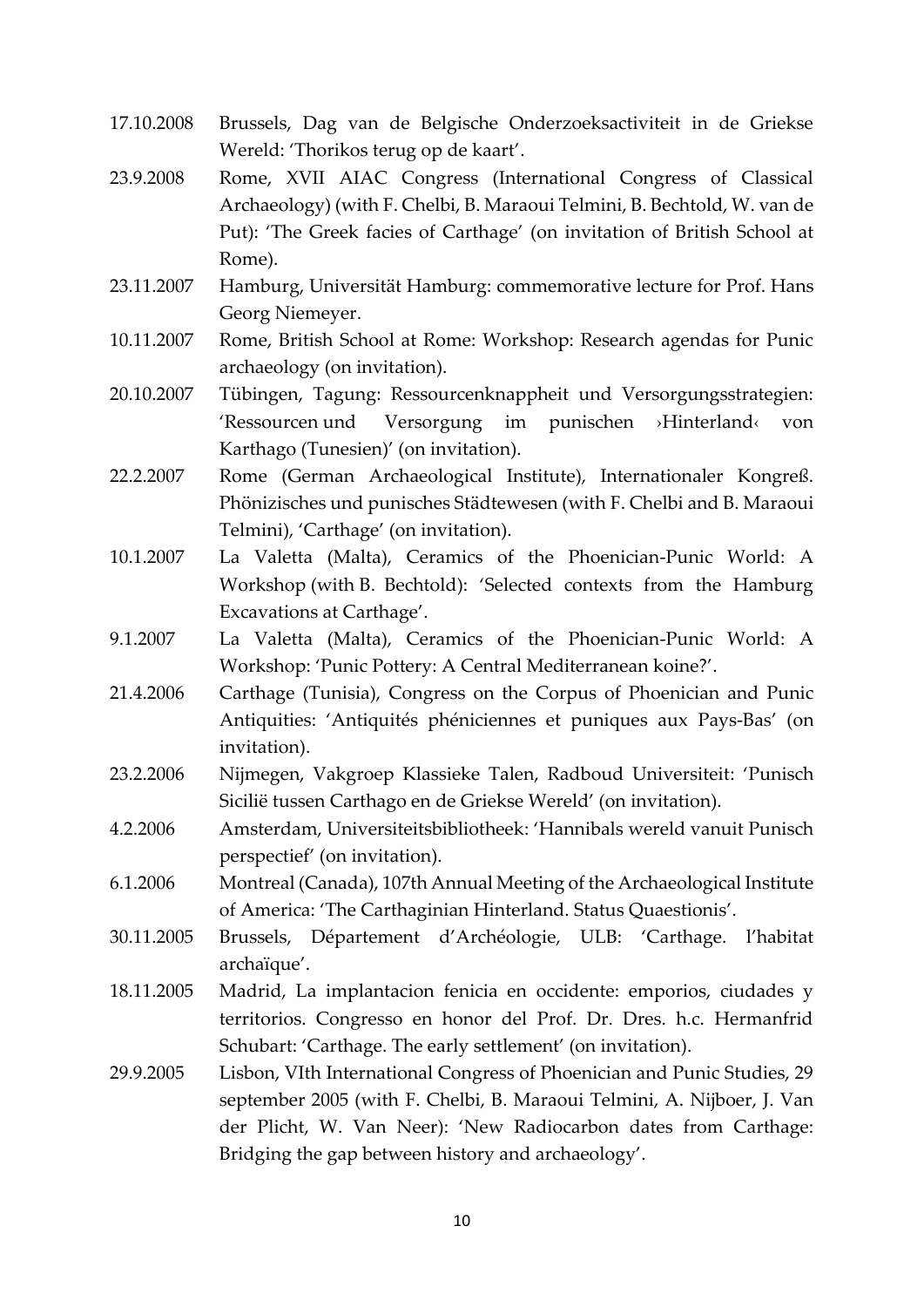- 29.9.2005 Lisbon, VIth International Congress of Phoenician and Punic Studies, (with B. Maraoui Telmini, F. Chelbi): 'Les fouilles tuniso-belges à Bir Massouda: contribution à la connaissance de la topographie de Carthage à l'époque archaïque'.
- 2.2.2005 Oxford, Department of Archaeology, Oxford University: 'In the footsteps of Caesellius Bassus' (on invitation).
- 1.2.2005 London, Department of Classics University College London: 'The topography and urbanisation of Archaic Carthage' (on invitation).
- 9.11.2004 Ghent, Research Day Cartography and GIS. New Techniques for Archaeology (with N. Van de Weghe): 'Voorstellen van vage temporele intervallen: theorie en archeologische toepassing'.
- 7.4.2004 Leiden, Faculty of Archaeology, Universiteit Leiden: 'Fieldwork in Carthage: Problems of Urbanistic Development and Residuality' (on invitation).
- 9.1.2004 Stanford, Classics Department, Stanford University: 'Private or public cult? The sanctuary of Tanit at Carthage' (on invitation).
- 5.1.2004 San Francisco, 105th Annual Meeting of the Archaeological Institute of America (with F. Chelbi and H.G. Niemeyer): 'New Insights in the Urban Structure of Punic Carthage'.
- 13.12.2003 Adra, III Coloquio Internacional del Estudios Fenicios y Punicos: Las ciudades fenicio-punicas en el Mediterraneo Occidental: 'Carthage: reinterpreting the city and its territory' (on invitation).
- 1.12.2003 Berlin, Prähistorisches Institut der Freien Universität: 'Urbanistische Rekonstruktion einer antiken Metropole' (on invitation).
- 9.1.2003 Cambridge, Harvard University, Near Eastern Department: 'A Mediterranean Metropolis: Urban research in Carthage' (with 'hands-on seminar' in Semitic Museum: 'Phoenician pottery from Carthage: recent trends in confrontation with the material' (on invitation).
- 5.1.2003 New Orleans, Workshop 'Phoenicians in the West: The archaeology of identity and ethnicity', 104<sup>th</sup> Annual Meeting of the Archaeological Institute of America: 'Fitting the Greek Shroud: Phoenicians hiding in a Greek way of death'.
- 28.9.2002 Marseille Lattes 26 September 1 October 2002, XXIV Convegno di Studi Etruschi e Italici. Gli Etruschi da Genova ad Ampurias: 'Etruscan Pottery: some case studies in chronology and context'.
- 4.1.2002 Philadelphia, Workshop 'Greeks meet Phoenicians', 103rd Annual Meeting of the Archaeological Institute of America: 'Phoenicians in the West and Post-Colonial Archaeology'.
- 26.4.2001 Leiden, Onderzoekschool ARCHON: 'Carthago tussen KNAWonderzoek, noodopgraving en UNESCO-campagne' (on invitation).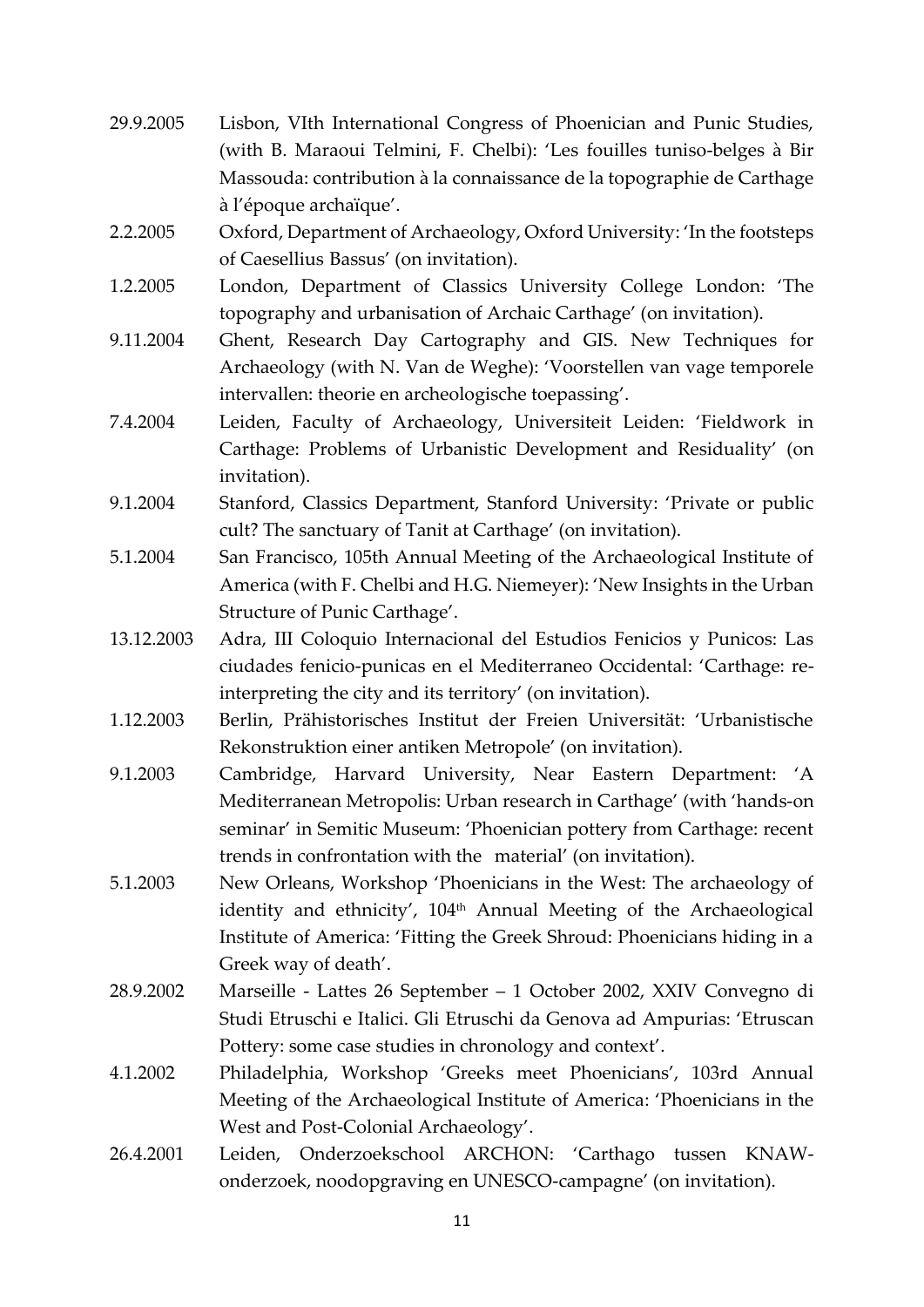- 4.10.2000 Marsala, V congresso internazionale di studi fenici e punici (with H.G. Niemeyer): 'Excavations in Carthage by the Hamburg University (results 1986-1994)'.
- 3.10.2000 Marsala, V congresso internazionale di studi fenici e punici: 'Carthage in the sixth century B.C.'
- 11.4.2000 Rome, Spanish School in Rome: 'Caratteri urbani della Cartagine feniciopunica e tardo-repubblicana: Nuovi risultati degli scavi sotto il Decumanus Maximus' (on invitation).
- 27.5.1999 Ampurias, 'Table ronde', Ceràmiques jonies d'època arcaica: Centres de producció i comercialització al Mediterrani occidental: 'East Greek fine wares and transport amphorae of the 8th - 5th century B.C. from Carthage and Toscanos' (on invitation).
- 19.4.1999 Amsterdam, Senaatskamer of the University of Amsterdam: 'Karthago in de zesde eeuw voor Chr.' (on invitation);
- 4.2.1999 Amsterdam, Instituut voor Pre- en Protohistorie of the University of Amsterdam: 'De overgang van het Punische Karthago naar het Romeinse Carthago' (on invitation).
- 12.11.1998 Amsterdam, Instituut voor Pre- en Protohistorie of the University of Amsterdam: 'Karthago, inleiding op het archeozoölogische onderzoek' (on invitation).
- 17.4.1998 Athens, Seminar 'Greeks and the others in the early first millenium BC'. Danish Institute at Athens: 'Egyptian and Egyptianizing material pertaining to the expansion of Greeks and other 'others'' (on invitation).
- 22.11.1997 Guardamar del Segura (Alicante), I Seminario Internacional sobre Temas Fenicios. La cerámica fenicia en Occidente: centros de producción y áreas de comercio: 'Transport Amphorae from Carthage and Toscanos: an economic-historical approach to Phoenician expansion' (on invitation).
- 21.9.1997 Sant'Antioco (Sardinia), Primo Congresso Internazionale Sulcitano. La Ceramica Fenicia di Sardegna: - Dati, Problematiche, Confronti 21.9.1997: 'Phoenician transport amphorae from Carthage' (table ronde) (on invitation).
- 20.9.1997 Sant'Antioco (Sardinia), Primo Congresso Internazionale Sulcitano. La Ceramica Fenicia di Sardegna: Dati, Problematiche, Confronti: 'Pottery, Graves and Ritual: Phoenicians of the First Generation in Pithekoussai' (on invitation).
- 19.4.1997 Kassel, Staatliche Kunstsammlungen Kassel: 'Karthago und die Mittelmeerwelt im Zeitalter Homers' (on invitation).
- 3.10.1995 Cádiz, IV Congreso Internacional de Estudios Fenicios y Punicos: 'Carthage and the Tyrrhenian in the 8th and 7th Centuries B.C. Central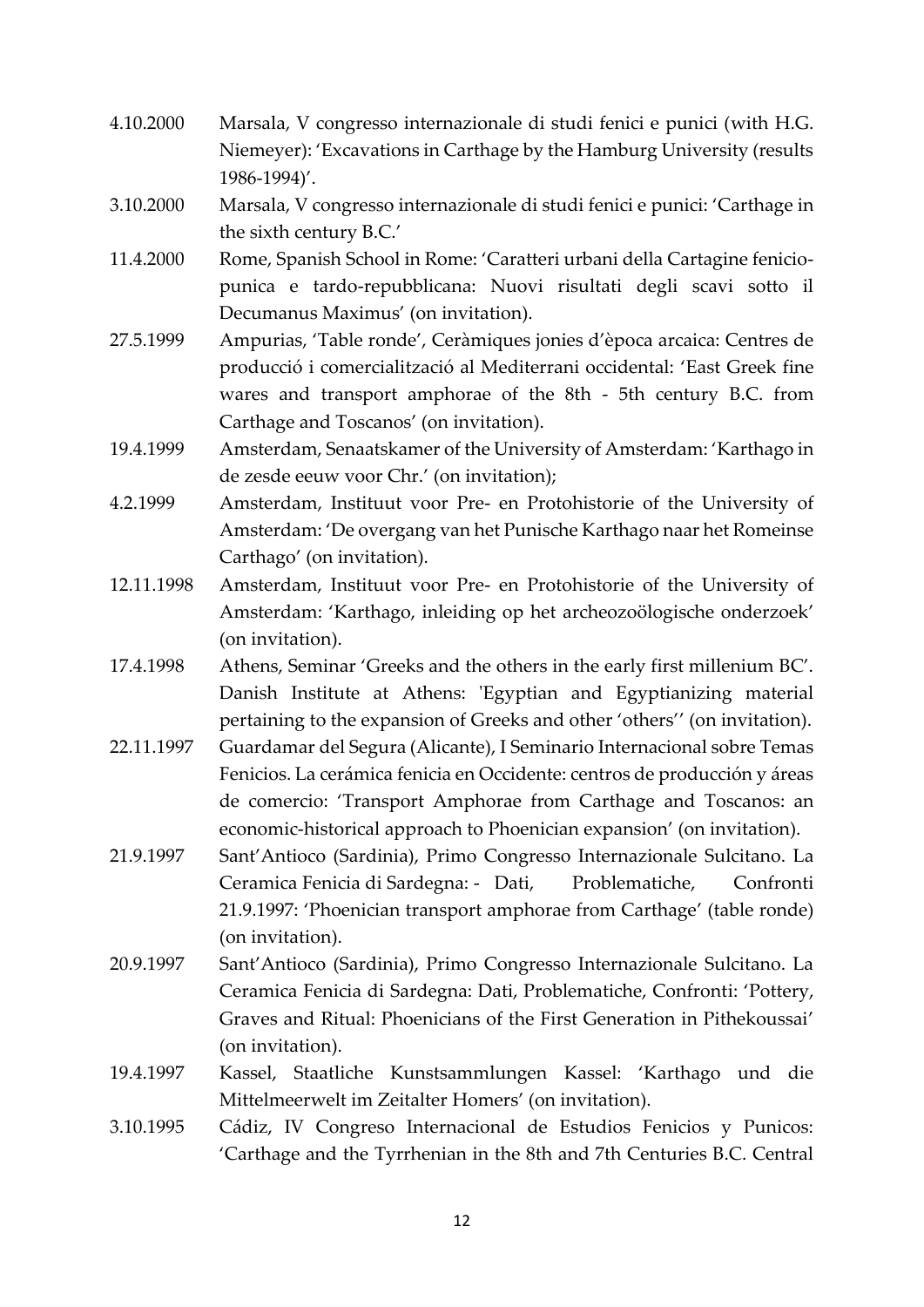Italian transport amphorae and fine wares found under the Decumanus Maximus'.

14.11.1991 Tunis, IIIe Congrès International des Études Phéniciennes et Punique: 'Des amphores carthaginoises archaïques au site de Toscanos'.

#### **CONVENER OF INTERNATIONAL SYMPOSIA AND SEMINARS**

- 2016-2017 Ghent, Department of Archaeology, Ghent University: Lecture series: Archaeology at the Edge of the World. Current Research on the Iberian Peninsula (with V. Martínez Hahnmüller and G. De Mulder).
- 15-17.12.2016 Ghent, '1 st Amphoras in the Phoenician-Punic World Congress. The State of the Art' (with V. Martínez Hahnmüller, A. Perugini, E. Gubel).
- 3-5.11.2016 Ghent, 4. DFG Netzwerktreffen 'Von Kanaan nach Gibraltar und zurück – Die Phönizier im Mittelmeerraum' (with V. Martínez Hahnmüller, A. Perugini, M. Bolder-Boos, N. Bagherpour Kashani).
- 23-24.5.2016 Ghent, International Mediterranean Survey Workshop IMS (with F. Vermeulen, D. Van Limbergen).
- 14.2.2014 Amsterdam, International symposium 'Publishing Archaeological Artefacts: Between Law, Ethics and Pragmatism'.
- 7-8.10.2013 Athens, International congress 'Thorikos 1963-2013: 50 Years of Belgian Excavations. Evaluation and Perspectives' (with R. Laffineur).
- 22-24.6.2012 Rome, International congress 'Contextualising Early Colonisation. Archaeology, Sources, Chronology and interpretative models between Italy and the Mediterranean, Rome, Academia Belgica' (with L. Donnellan, V. Nizzo, E. Gubel).
- 13.11.2010 Ghent, Workshop 'International Mediterranean Survey conference', (with F. Vermeulen).
- 17-18.1.2005 Orléans, Table ronde on the Late Punic coin mold from Carthage (with S. Frey-Kupper).
- 5.1.2004 San Francisco, Colloquium 'Recent Fieldwork in Carthage: UNESCO and Beyond', at the 105th Annual Meeting of the Archaeological Institute of America (with T. Morton).
- 15.10.2003 Ghent, Congress '40 jaar Gents onderzoek in Thorikos, Griekenland' (with A. De Wulf).
- 5.1.2003 New Orleans, Workshop 'Phoenicians in the West: The archaeology of identity and ethnicity', at the 104th Annual Meeting of the Archaeological Institute of America (with B. Garnand).
- 4.1.2002 Philadelphia, Workshop 'Greeks meet Phoenicians', sponsored by the Near Eastern Committee, at the 103rd Annual Meeting of the Archaeological Institute of America (with J. Greene, B. Garnand).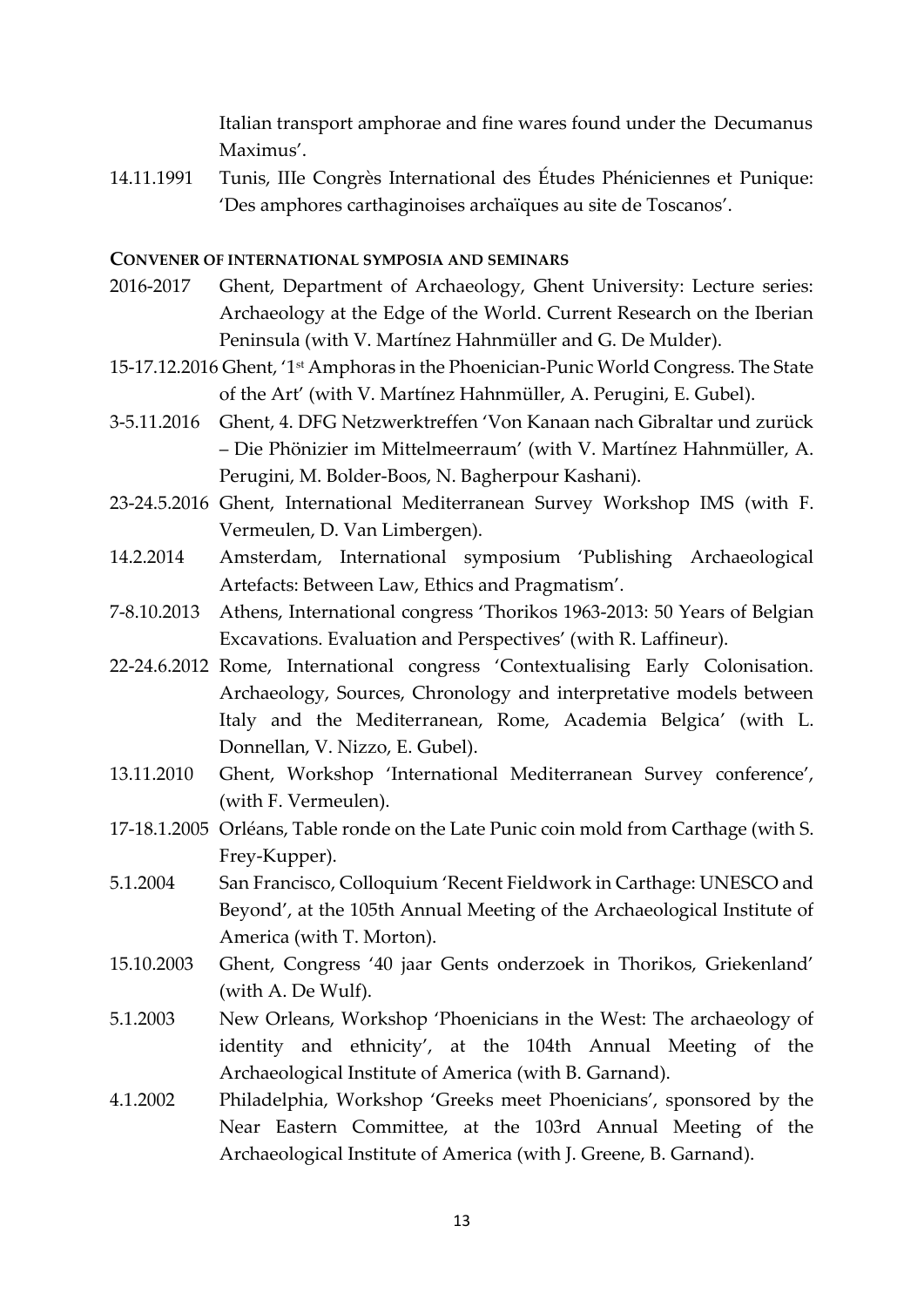- 12-17.7.1998 Amsterdam, XVth International Congress of Classical Archaeology Amsterdam (with H.A.G. Brijder, E.M. Moormann).
- 26-27.3.1992 Amsterdam, International Colloquium Interactions in the Iron Age: Phoenicians, Greeks and the Indigenous Peoples of the Western Mediterranean (with Ch. Briese, K. Mansel).

#### **EXCAVATIONS, SURVEY AND POST-EXCAVATION WORK**

- 2017- Cartagena, Spain: survey in the hinterland of Cartagena (with V. Martínez Hahnmüller and C. Pardo Barrionuevo).
- 2008-2010 Bidnija, Malta: survey and study of finds, Ghent University, University of Malta, Superintendence of Cultural Heritage Malta.
- 2007-2008 Apollonia Pontica, Bulgaria: excavation and study of finds in Greek necropolis, Ghent University and National Institute of Archaeology with Museum, Sozopol, Bulgaria.
- 2006- Thorikos, Greece: excavations, survey and study of finds, Ghent University.
- 2005 Naxos, Sicily: Study of finds from excavations in the Greek settlement, Superintendence and Museum of Giardini di Naxos.
- 2003- Ghent: study of finds from Utrecht University excavations in Uzita (Tunisia).
- 2002-2005 Carthage, Tunisia: excavation and study of finds, Ghent University and Institut National du Patrimoine, Tunis (Bir Messaouda/Massouda site).
- 2000-2001 La Castellina, Italy: Study of finds of the Etruscan settlement, CNRS.
- 2000-2001 Carthage, Tunisia: excavation and study of finds, University of Amsterdam (Bir Messaouda site).
- 1996, 1999-2000 Butrint, Albania (Museum): study of finds from Greek-Albanian excavations in the Greek colony Bouthrotos.
- 1990 Hamburg (Archäologisches Institut der Universität Hamburg): study of finds from Punic settlement of Carthage, Tunisia.
- 1989-1990 Madrid, (Deutsches Archäologisches Institut) and Málaga (Archaeological Museum): study of finds of Phoenician settlement of Toscanos.
- 1987-1993 Carthage, Tunisia: excavation and study of finds, Hamburg University.
- 1985-1986 Satricum, Italy: Excavation and study of finds, University of Amsterdam.
- 1985 Laconia, Greece: Survey, University of Nottingham, British School at Athens, University of Amsterdam.

### **EXHIBITION WORK**

2014-2015 Leiden, Rijksmuseum van Oudheden: 'Carthago' (27.11.-2014 – 10.5.2015; with P. Ter Keurs, R. Boussoffara, T. van der Zon).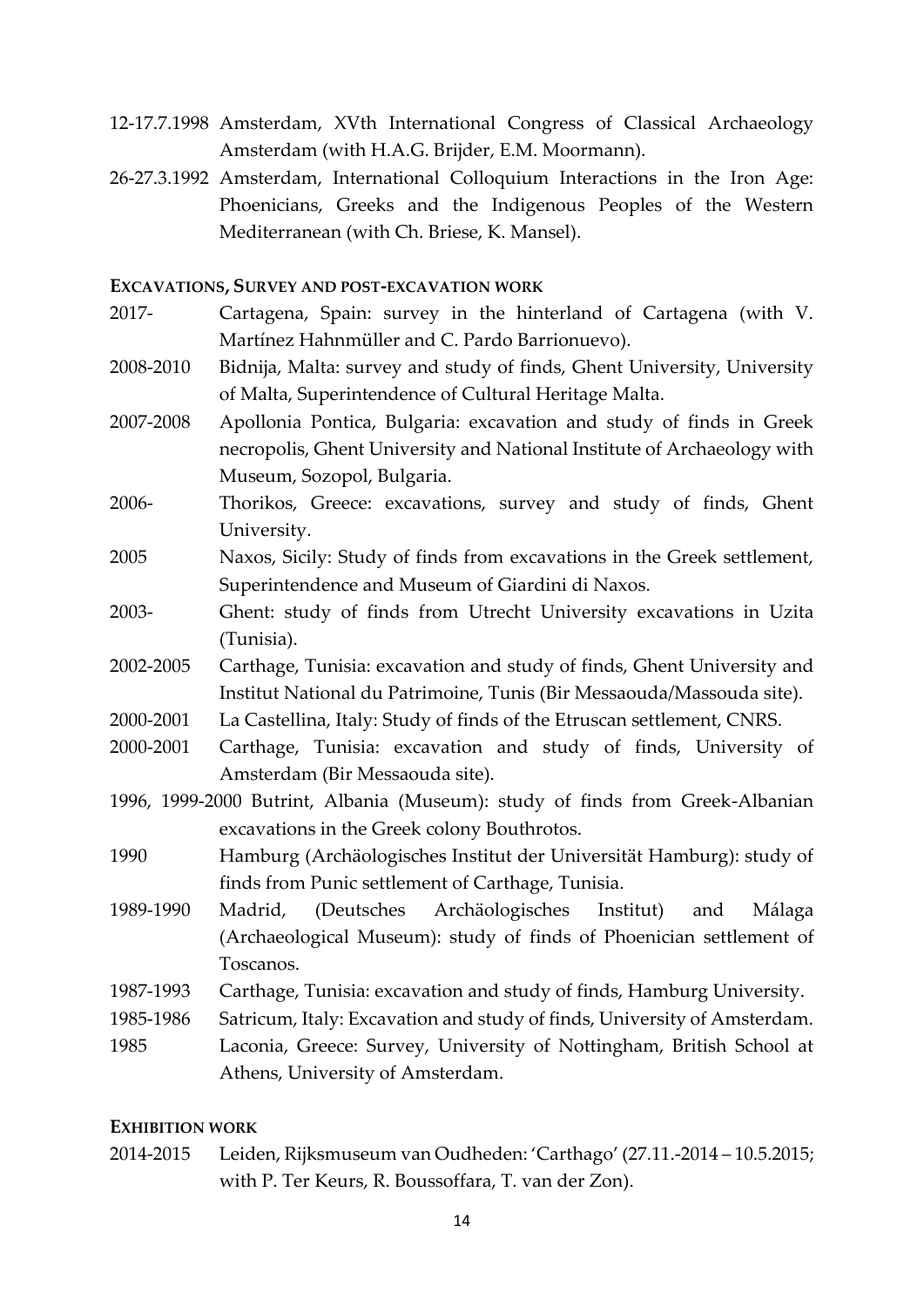- 2008 Ghent, University Library: 'Leven na de dood' (1.7 20.8.2008; with students in frame of Master course.
- 2003 Ghent, Flanders EXPO: Presentation of Ghent research in Carthage in frame of research of Department (13-21.9.2003).
- 2001: Scheveningen, Kurhaus: small exhibition on excavation in Carthage in collaboration with International Media Club Foundation and Tunisian Travel Office in frame of Media Award Gala.

#### **PUBLIC OUTREACH**

2020 Collaboration to BBC News World Service program The Forum: *Dido of Carthage: A love story gone wrong* (2.11.2020): <https://www.bbc.co.uk/programmes/w3cszjw8> <http://www.bbc.co.uk/podcasts/series/forum> [https://itunes.apple.com/gb/podcast/forum-a-world-of](https://itunes.apple.com/gb/podcast/forum-a-world-of-ideas/id284278990?mt=2)[ideas/id284278990?mt=2](https://itunes.apple.com/gb/podcast/forum-a-world-of-ideas/id284278990?mt=2) 2011 Collaboration to an article in *NRC Handelsblad* on the changes situation in Carthage (Tunisia), 8.3.2011. 2009 Television interviews in relation to the return of archaeological objects from Thorikos to Greece (RTBF Journal and Reuters TV). 2006 Collaboration to a documentary by FOCUS TV (Munich) for PROSIEBEN as an introduction to the premiere of the television documentary 'Hannibal' of the BBC. 2006 Collaboration to article by T. Toebosch in *NRC Handelsblad* on the then recent contributions of Carthage and Huelva to the Iron Age chronology on the basis of radiocarbon datings. 2004 Collaboration to journal article by M. Zitouni, 'Ein New York der Frühzeit. neue Ausgrabungen zeigen, wie Karthago zur mächtigsten Metropole des Mittelmeerraumes aufstieg', *Frankfurter Rundschau* 17 August 2004, Wissen & Bildung, p. 29. 2003-2004 Collaboration to a National Geographic article by Rick Gore: 'Who were the Phoenicians? New clues from ancient bones and modern blood', *National Geographic*, October 2004, 26-49, esp. pp. 45-46; 'Wie waren de Phoeniciërs? Op zoek naar sporen van een eeuwenoud handelsvolk', National Geographic (Nederland - België), October 2004, pp. 44-65, esp. pp. 61-62 (and on p. I in editorial of A. Aarsbergen). 2003-2004 Collaboration to a documentary in four parts 'Metropolis. Die Macht der Städte' of Tangram Film Munich, part 2: 'Karthago. Die Stadt der Seefahrer'. Broadcasted on ZDF 12 October 2003 and beginning of 2004 on Arte (re-broadcasted several times, also on Discovery Channel and

Channel 4 (also in English).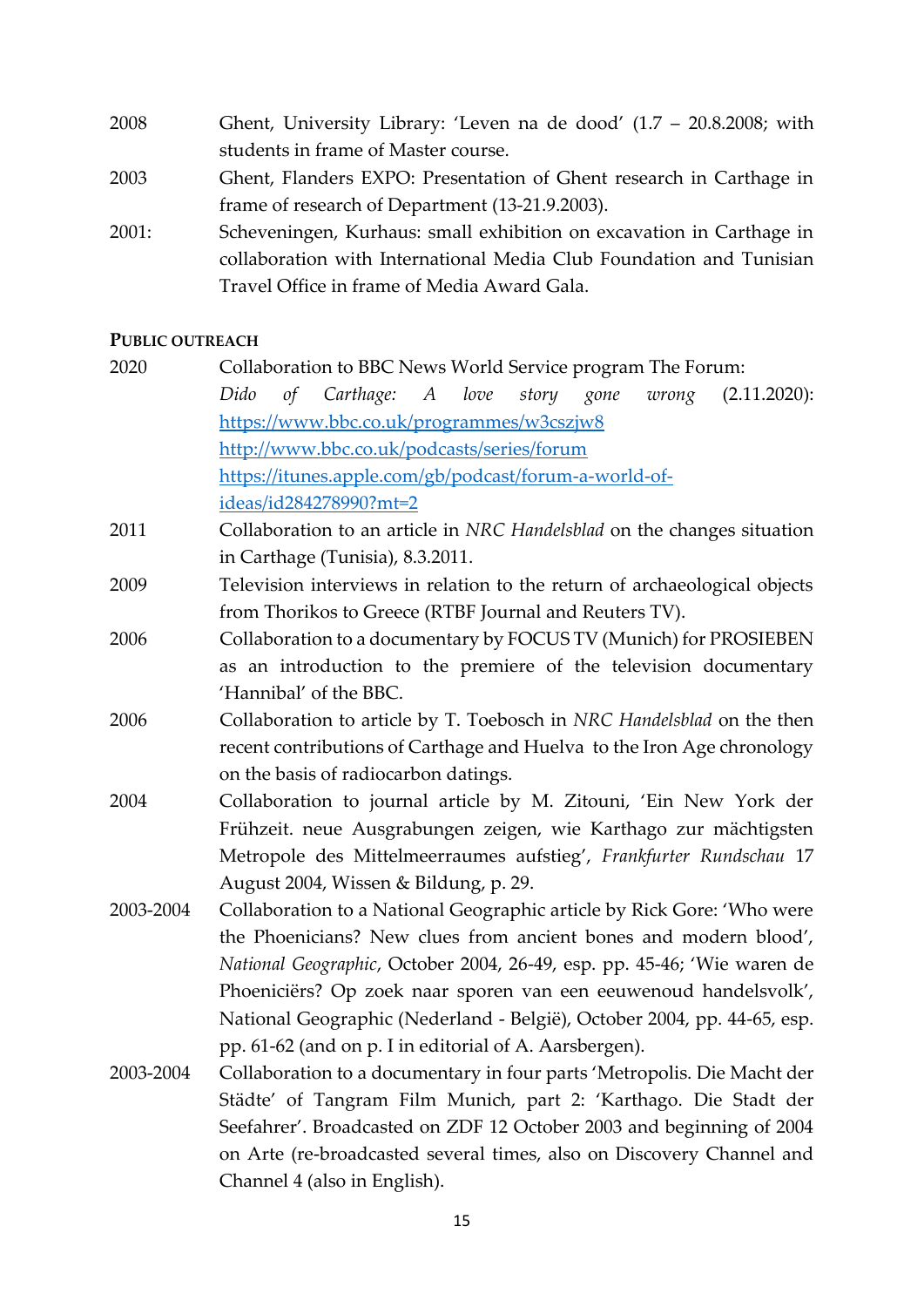2003 Collaboration to a broadcast on Carthage for a Lebanese television network.

### **ADMINISTRATIVE APPOINTMENTS AT GHENT UNIVERSITY**

2013- Member of the Assisting Staff (AAP) committee of the Faculty of Arts. 2012- Erasmus coordinator Archaeology. 2010- Secretary of the Examination committee Archaeology. 2010- Member of the curriculum committee Faculty of Arts Ghent University. 2010- Member of the Internationalization committee Faculty of Arts. 2010-2012 Head of the Education committee Archaeology. 2010-2016 Organization of research meetings of the Department of Archaeology. 2008- Member of the library committee of the Faculty of Arts. 2008-2012, 2014- Member of the Faculty Council (Faculteitsraad) Faculty of Arts. 2001- Member of the board of the Department of Archaeology (formerly Archaeology and Ancient History).

# **TEACHING AT GHENT UNIVERSITY**

- Introduction to Greek and Roman Archaeology and Art (A003302); with Frank Vermeulen (Bachelor 1).
- Academic Skills I (A003312) (Bachelor 1).
- Academic Skills II (A003313) (Bachelor 2).
- Fieldwork II (A003315) (Bachelor 3).
- Archaeology of Greece (A003323) (Bachelor 2/3).
- Practicum: material culture of Greek antiquity (A003334) (Bachelor 2/3)
- Academic Skills III: Bachelor's essay (A003320); with all promotors (Bachelor 3).
- Fieldwork abroad (A003317), yearly alternating between teaching staff (Bachelor 3).
- Material culture and archaeometry (A005204); with Peter Vandenabeele and Wim De Clercq (Master).
- Archaeological Research Tutorial: Mediterranean archaeology (A005226); with Frank Vermeulen (Master).
- Archaeological Research Tutorial: archaeology of the ancient Near East and the Phoenician-Punic world (code to be assigned); with Joachim Bretschneider (Master).
- Master Dissertation (A005030); with all promoters.

# Extra-curriculum

2015- Yearly Field School Greek Material Culture (Lavrio/Thorikos), in frame of U4-cooperation between the Universities of Ghent, Groningen, Göttingen, Uppsala and Tartu.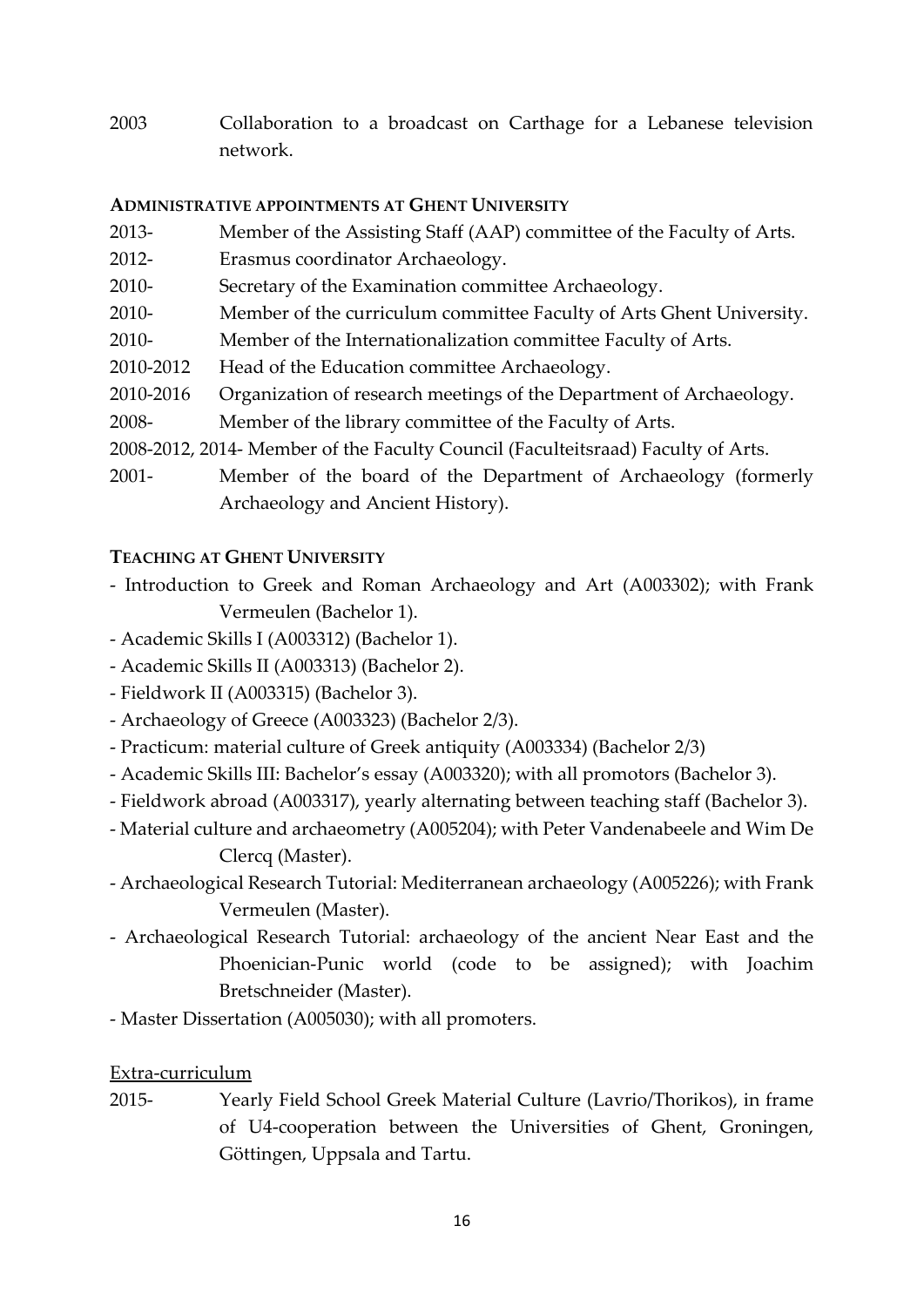| 2014       | Organization of U4 Winter School Classics within the Doctoral School   |
|------------|------------------------------------------------------------------------|
|            | course (Athens, 4-9 March 2014; with G. De Boel and K. Demoen).        |
| 2005       | Organization of excursion to Tunisia for students Classics (with G. De |
|            | Boel and K. Demoen).                                                   |
| 2004       | Organization of excursion to Tunisia for graduates en postgraduates    |
|            | Archaeology (with F. Vermeulen and J. De Meulemeester).                |
| 2002       | Organization of excursion for students Archaeology to Bonn.            |
| 1993-1994: | Organization of excursion for students Archaeology University of       |
|            | Amsterdam to Berlin (1993) and Munich (1994).                          |

#### **PHD THESIS SUPERVISION AS PROMOTER**

| 2021       | Sydney Patterson: The Funerary Landscape of Thorikos.                   |
|------------|-------------------------------------------------------------------------|
| 17.5.2021- | (with V. Gassner), Carina Hasenzagl: Made in North Africa. Production   |
|            | and Consumption of African Red Slip Ware in Late Antiquity.             |
| $2020 -$   | (Ghent-Leuven, with Bart Blanpain), Marc Franck: Study of the early     |
|            | silver metal extraction in a proto-industrial context.                  |
| $2020 -$   | Quentin Drillat: Spatial organization, fragmentation and development of |
|            | city-states in central Crete (Late Minoan II - Hellenistic period).     |
| 2019       | (non-institutional) Michele Sferazzo: Consumption of Black Glaze Ware   |
|            | pottery in the Punic Central Mediterranean.                             |
| 2019-      | (Verona-Ghent, with D. Dobreva), Giacomo Fadelli: Afrati-Arkades        |
|            | (Crete) between the Early Iron Age and Orientalizing period. Settlement |
|            | patterns, funerary practices and interconnections within the Eastern    |
|            | Mediterranean.                                                          |
| 2019-      | (Ghent-Verona, with F. Saggioro), Livia Tirabassi: Modelling Agrarian   |
|            | and Mining Settlement in the Punic West Mediterranean: a Comparison     |
|            | of Rural Sardinia and Andalusia.                                        |
| 2018-      | (non-institutional) Jan De Boer: Some Aspects of the Greek Colonisation |
|            | in the Black Sea Area.                                                  |
| 2017-      | Sophie Duchène: Grinding Stones in Thorikos (Attica, Greece): Typology, |
|            | Function and Provenance.                                                |
| 27.2.2017  | (with W. De Clercq), Russell Palmer: An Archaeology of Comparative      |
|            | Colonialism. Material Culture, Institutions, and Cultural Change in     |
|            | Malta, c. 1530-1910.                                                    |
| $2015 -$   | (with A. Zuiderhoek), Amber Brüsewitz: The Demes of Attica and the      |
|            | Peloponnesian War: Community Resilience.                                |
| 2014-      | Andrea Perugini: Bridging Cultures: Cultural and Commercial Networks    |
|            | in the Strait of Sicily.                                                |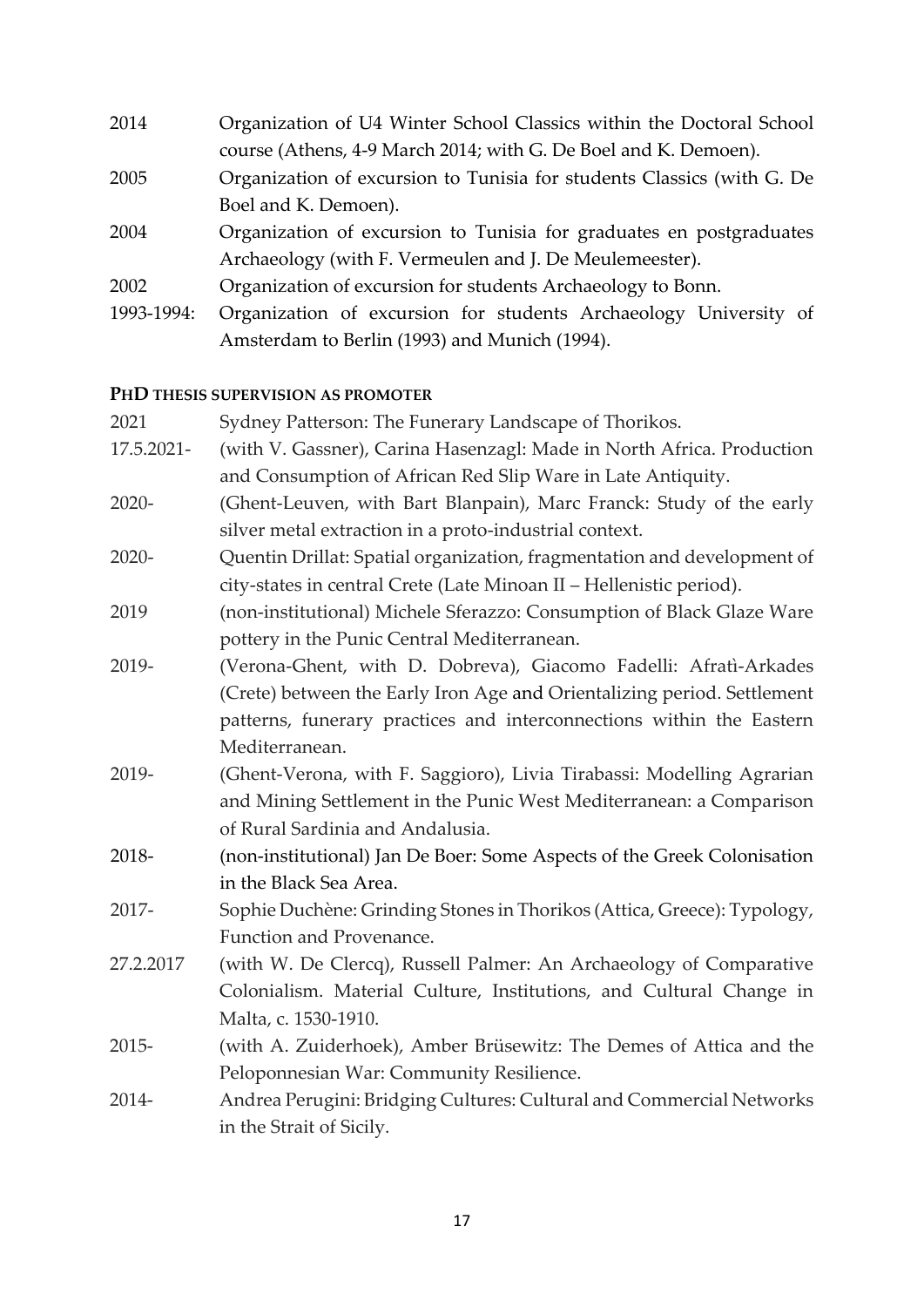- 23.6.2014 Kim Van Liefferinge: Technological Change in the Laurion Silver Mining Area during the Fifth and Fourth Centuries BC. An Archaeological Contribution to the Study of the Athenian Economy.
- 17.12.2012 Lieven Verdonck: High-Resolution Ground-Penetrating Radar Prospection with a Modular Configuration. Potential for the Detailed Imaging of Buried Archaeological Remains.
- 14.11.2012 Lieve Donnellan: Oikismos and Mythos. Networks of Apoikiai and Metropoleis of the "Westward Euboeans".
- 20.1.2012 Winfred van de Put: Shape, Image and Society. Trends in the Decoration of Attic Lekythoi.
- 2010- (Amsterdam-Ghent, non-institutional, with J.J.M. Hazenbos), Lione P. Du Piêd: Levantine material culture in regional perspective.
- 2006-2018 Karen Ryckbosch: Uzita (Central Tunesia): casestudy for the characterization of a city and its inhabitants at the transition from the Late Punic to the Roman period [not finished].
- 2.7.2002 Ann Haentjens: Attic Child Graves from the Submycenaean till the Orientalising Period (1100-600 B.C.). Contexts, Analysis and Interpretation.

# **POST-DOC SUPERVISION**

- 2015-2017 Victor Martínez Hahnmüller: Enough to Feed an Army. Carthaginian Rural Exploitation during the Late Third Century BC (Marie Sklodowska-Curie Individual Fellowship).
- 2014-2018 Margarita Nazou: Final Neolithic and Early Bronze Age pottery from Thorikos (Faculty Research Fund; Tricha Foundation; Mediterranean Archaeological Trust).
- 2013-2014 Brien Garnand: Defining Urban Variation in Punic Carthage: Functional Analysis of the Bir Messaouda Assemblages (Faculty Research Fund).

# **PHD THESIS EXAMINER**

- 15.9.2017 (Università del Salento, promoter Grazia Semeraro), Antonella Rosa Saponara: 'Il Santuario di Tas-Silg nelle fasi pre-romene (VIII-II sec. a.C.) tra indicatori cultuali e fenomeni di interazione culturale: il Grande Scarico dell'Area Sud'
- 20.12.2016 (Ghent University, promoter Wim De Clercq), Maxime Poulain: 'The Habits of War. Early Modern Ceramics in Flanders'.
- 30.6.2016 (Leiden University, promoter John Bintliff), George A. Said-Zammit: 'The Development of Domestic Space in the Maltese Islands from the Late Middle Ages to the Second Half of the Twentieth Century'.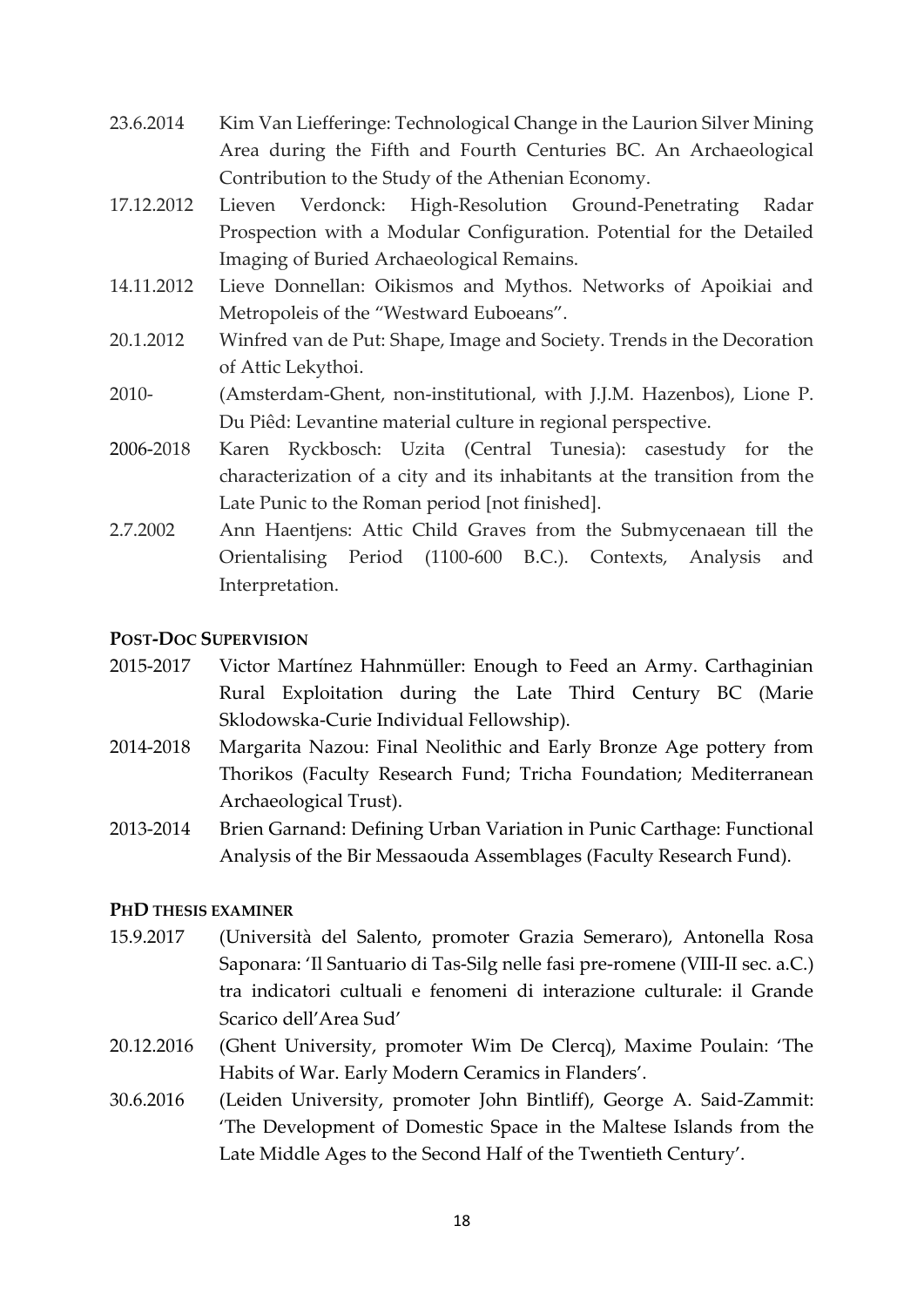- 30.5.2016 (Ghent University, promoter Frank Vermeulen), Sadi Maréchal, 'Public Baths and Bathing Habits in Late Antiquity. A Study of the Archaeological and Historical Evidence from Roman Italy, North Africa and Palestine between AD 285 and AD 700).
- 8.6.2015 (Eberhard Karls Universität Tübingen, promoter Thomas Schäfer), Frerich Schön: 'Punische Zisternen und Zisternenmörtel im zentralen Mittelmeerraum'.
- 15.1.2014 (Ghent University, promoter Ernie Haerinck), Mahdokht Farjamirad: 'Mortuary Practice in Ancient Iran from the Achaemenid to the Sassanian Period (mid sixth c. BC to mid seventh c. AD)'.
- 2012 (Ghent University, promoter Frank Vermeulen), Angelo Verlinde: 'Fundamenteel archeologisch onderzoek naar het tempelcomplex van Pessinus'.
- 18.9.2009 (University of Reading UK, promoter Amy Smith); Marianne Bergeron: 'Contextualising Greek Pottery in Archaic Carthage'.
- 2009 (Ghent University, promoter Morgan De Dapper), Sarah Deprez: 'Geoarchaeological study of the natural resources in the territory of the Roman town of Ammaia (Northeastern Alentejo, Portugal) : case studies on water supply, building stone quarrying and opencast gold mining'.
- 2007 (Ghent University, promoter Frank Vermeulen), Hélène Verreyke: 'Late Roman pottery in the Potenza Valley: A framework for the study of towns, rural settlements and exchange patterns within Central Adriatic Italy'.
- 28.4.2006 (Erasmus University, Rotterdam, promoter Wim M.J. van Binsbergen), Fred C. Woudhuizen: 'The ethnicity of the Sea Peoples'.
- 2006 (Ghent University, promoter Frank Vermeulen), Catharina Boullart: 'Bijdrage tot de nederzettingsproblematiek bij de Centraal-Italische IJzertijdcultuur van de Piceni. Archeologisch onderzoek op basis van de Potenza Valley Survey'.
- 2006 (Ghent University, promoter Ernie Haerinck), Katrien Rutten: 'Het aardewerk van Ed-Dur (Umm al-Qaiwain, V.A.E.) uit de late 1ste eeuw v. tot de vroege 2de eeuw n. Chr. Technologische, typologische en vergelijkende studie met een analyse van de ruimtelijke verspreiding en handel in en voorbij de Perzische Golf'.
- 2005 (Ghent University, promoter Frank Vermeulen), Patrick Monsieur: 'Mediterrane amforen in de Civitates Nerviorum et Menapiorum. Identificatie, epigrafie, chronologie, kwantificering en interpretatie van de vondsten in Velzeke en Kruishoutem (Oost-Vlaanderen, België)'.

**EXAMINER OF FOREIGN MASTER THESES**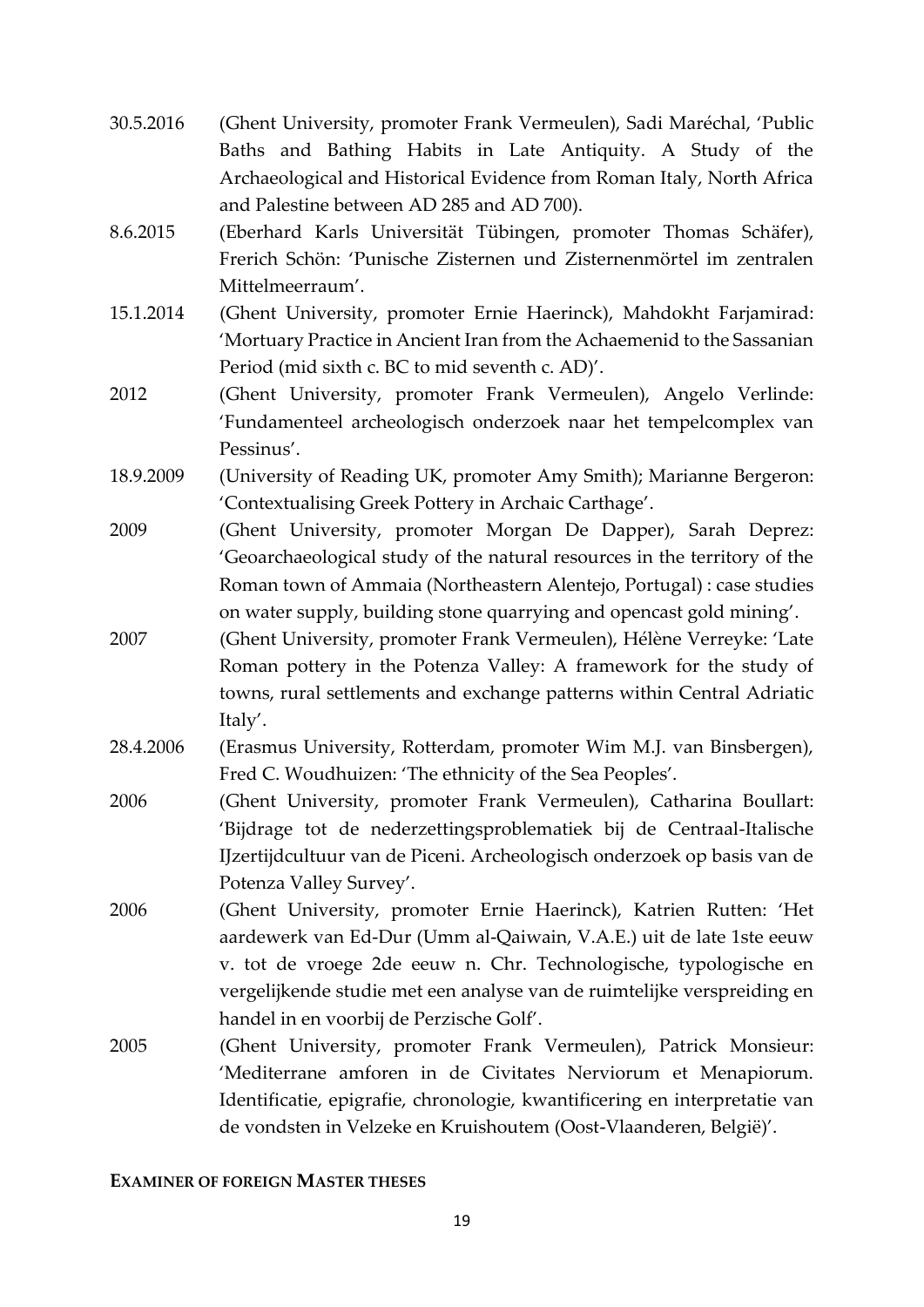- 2020 (Hebrew University of Jerusalem, promoter I. Sharon): C.W. Torn Broers, 'The Monumental Stone Building at Tel Dor'.
- 2012 (University of Malta, promoter Nic Vella): Renata Zerafa: 'Phoenician and Punic Exploitation of Territory and Resources: Agriculture as a Case Study'.
- 2011 (University of Malta, promoter Anthony Bonanno): Abigail Zammit: 'Survival of Punic Culture during the Roman Period: Malta and Other Central Mediterranean Islands'.

#### **MEMBERSHIP OF ACADEMIC BOARDS AND COMMITTEES**

- 2016- Beirat 'Antike Urbanität', Bayerische Akademie der Wissenschaften.
- 2014- Member of the Acquisition Committee of the Royal Museum of Arts and History (Brussels) [*MB* 13.1.2014].
- 2013 Member of Scientific Committee Radio-Past Congress 'Non-destructive approaches to complex archaeological sites in Europe: a round-up' (Ghent University, 15-17 January 2013).
- 2012-2016 Vice-president of the BABESCH Foundation.
- 2008 Member of Advisory Editorial Board of FACEM. Provenance Studies on Pottery in the Central Maditerranean (Wien/Vienna).
- 2007- Belgian member of the International Committee of the Corpus des antiquités Phéniciennes et Puniques (CAPP), Union Académique Internationale (commission savante 44).
- 2005- Member and (since 2008) treasurer and (since 2022) president of the Board of the BCAOG (Belgisch Centrum voor Archeologisch Onderzoek in Griekenland), managing the Belgian School at Athens.
- 2003- Member of board ΚΕΝΤΡΟ ΕΛΛΗΝΙΚΩΝ ΜΕΛΕΤΩΝ, Ghent.
- 2002-2012 Member of the Board and Secretary of the BABESCH Foundation
- 1996-2014 Treasurer of the Dutch Archaeological and Historical Society.
- 1995- Member of board of Archeologia ed historia maritima (Foundation AHM), Amsterdam.

#### **SELECTION OF PUBLICATIONS**

#### Books

- R.F. Docter/K. Panayotova/J. de Boer/L. Donnellan/W. van de Put/B. Bechtold, *Apollonia Pontica 2007*, Gent 2008.

- H.G. Niemeyer/R.F. Docter/K. Schmidt/B. Bechtold *et alii*, *Karthago. Die Ergebnisse der Hamburger Grabung unter dem Decumanus Maximus* (Hamburger Forschungen zur Archäologie 2), Mainz a.R. (Philipp Von Zabern) 2007.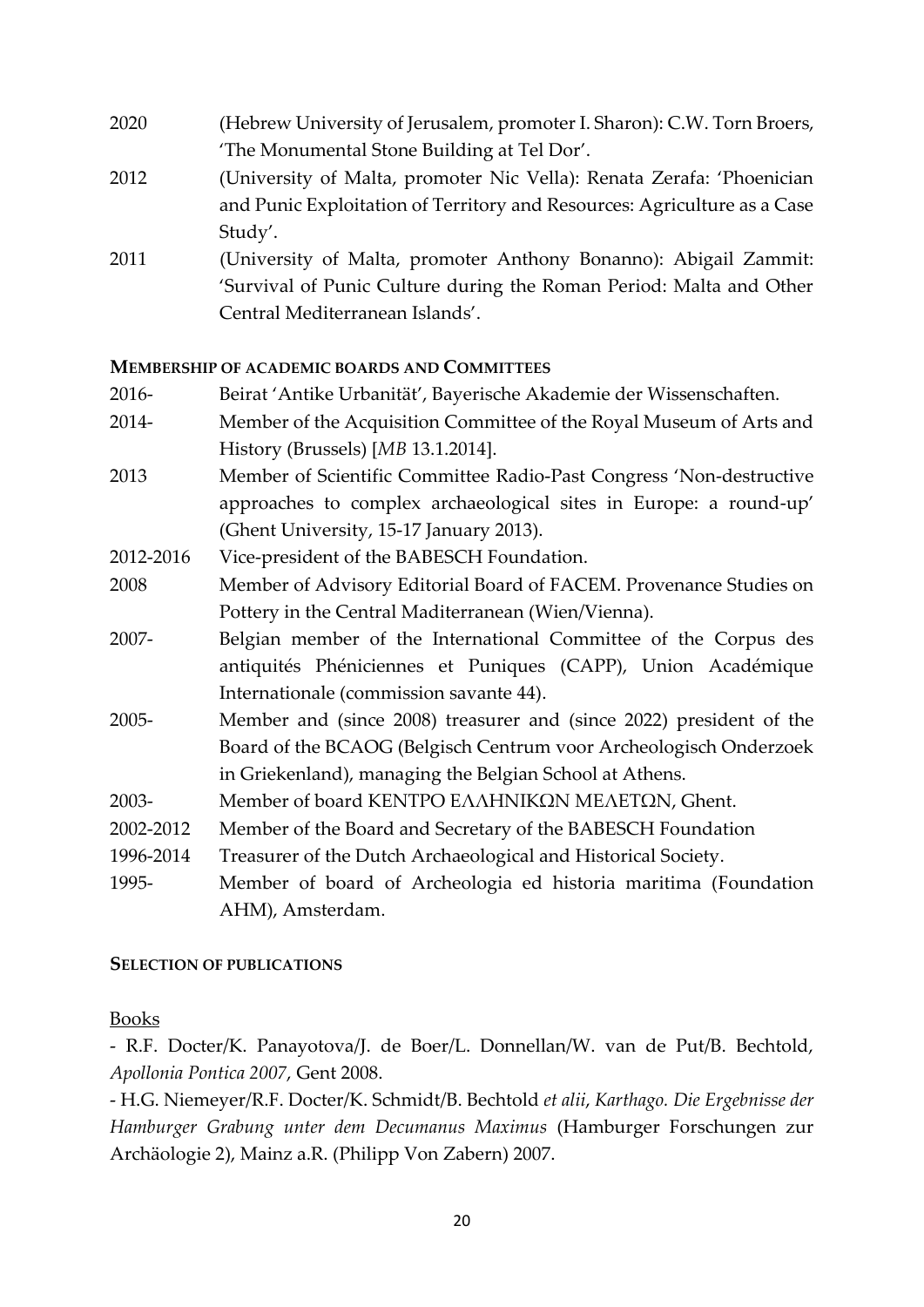Edited Books

- R.F. Docter/M. Webster (eds.), *Exploring Thorikos*, Ghent, 2018.

- R. Docter/R. Boussoffara/P. Ter Keurs (eds.), *Carthage. Fact and Myth*, Leiden, 2015.

- R.F. Docter/E.M. Moormann (eds.), *Classical Archaeology towards the third millennium. Reflections and Perspectives. Proceedings of the XVth International Congress of Classical Archaeology. Amsterdam, July 12-17, 1998* (Allard Pierson Series 12), Amsterdam, 1999.

- R. Rolle/K. Schmidt/R.F. Docter (eds.), *Archäologische Studien in Kontaktzonen der antiken Welt* (Veröffentlichung der Joachim Jungius-Gesellschaft der Wissenschaften Hamburg 87) [Festschrift H.G. Niemeyer], Göttingen, 1998.

- Ch. Briese/R.F. Docter/K. Mansel (eds.), *Die Akten des Internationalen Kolloquiums "Interactions in the Iron Age: Phoenicians, Greeks and the Indigenous Peoples of the Western Mediterranean" in Amsterdam am 26. und 27 März 1992* (Hamburger Beiträge zur Archäologie 19/20), Mainz a.R., 1992/1993 [1996].

# Edited journals & series volumes

- R.F. Docter/M. Webster (eds.), *Thorikos Reports and Studies* (Thorikos 12), Leuven/Paris/Bristol CT, 2021.

- R.F. Docter (ed.), *BABESCH Byvanck Lectures* 8-9: L. Stager, *Rites of Spring in the Carthaginian Tophet*, Leiden, 2014; O. Palagia, *The Impact of Alexander The Great on the Arts of Greece*, Leiden, 2015.

- R.F. Docter (ed.), *Thorikos Reports and Studies (Thorikos)* 10 (2011).

- R.F. Docter (ed.), *Carthage Studies* 1-12 (2007-2021).

- R.F. Docter/J.P. Stronk/M.D. de Weerd (eds.), *Studies of the Dutch Archaeological and Historical Society* NS 1 (J. Kluiver, *The Tyrrhenian Group of Black-Figure Vases. From the Athenian Kerameikos to the Tombs of South Etruria*, Amsterdam, 2003).

- R.F. Docter/J.P. Stronk/M.D. de Weerd (eds.), *TALANTA. Proceedings of the Dutch Archaeological and Historical Society* 30-35 (1998-2003).

# Peer reviewed journal articles

- R. Docter, In memoriam Jan Willem Salomonson (1925-2017), *Carthage Studies* 12 (2020-2021), 1-22.

- R. Docter, In memoriam Jihen Nacef (1973-2018), *Carthage Studies* 12 (2020-2021), 23- 30.

- B. Kaufman/R. Docter/D.A. Scott/F. Chelbi/B. Maraoui Telmini, Differential access to metal wealth from colony to capital to collapse at Phoenician and Punic Carthage: nonferrous alloys and mineral resources from the Bir Massouda site, *Archaeological and Anthropological Sciences* 11/8 (2019), 4075-4101.

- C. Hasenzagl/A. Perugini/K. Ryckbosch/R. Docter, The Archaeological Expeditions of Jan Willem Salomonson in Tunisia and Algeria (1960-1972), *TMA. Tijdschrift voor Mediterrane Archeologie* 60 (2018), 54-59.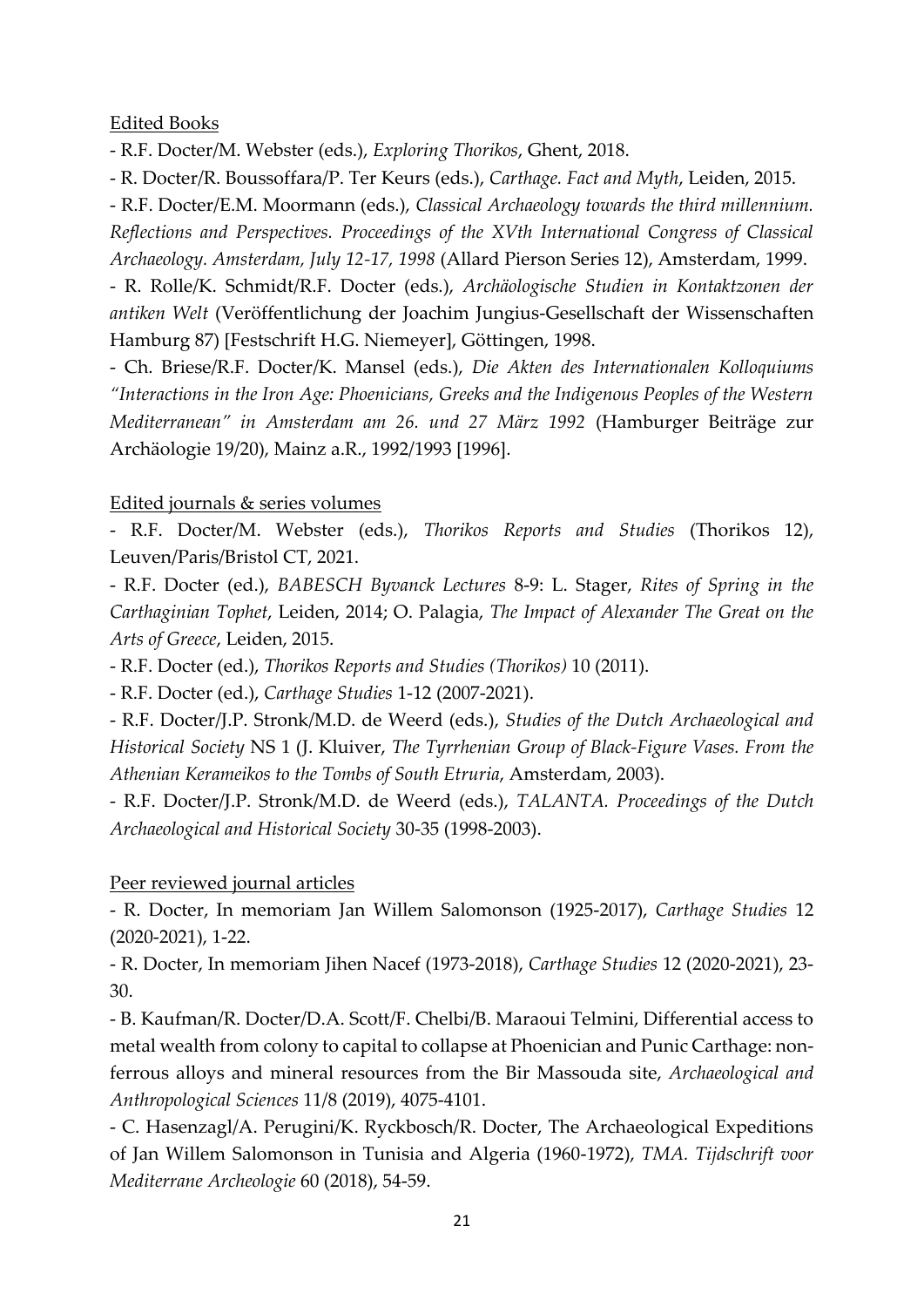- R. Docter/A. Perugini/K. Ryckbosch, Punic Painted Ware from Uzita (Tunisia), *Rivista di Studi Fenici* 45 (2017) [2018], 163-176.

- R. Docter, Carthaginian Domestic Amphorae, Lids and Stands: A View Beyond the Tophet, *Eretz-Israel. Archaeological, Historical and Geographical Studies* 33 (Lawrence E. Stager Volume) (2018), 59-75.

- R. Docter, Carthage and the Spoils of War: an update, *Carthage Studies* 8 (2014) [2017], 83-102.

- B. Kaufman/R. Docter/C. Fischer/F. Chelbi/B. Maraoui Telmini, Ferrous metallurgy from the Bir Massouda metallurgical precinct at Phoenician and Punic Carthage and the beginning of the North African Iron Age, *Journal of Archaeological Science* 70 (2016), 33-50 (impact factor 2.602).

- C. Stal/K. Van Liefferinge/J. De Reu/R. Docter/G. Dierkens/P. De Maeyer/S. Mortier/T. Nuttens/T. Pieters/F. van De Eijnde/W. van De Put/A. De Wulf, Integrating Geomatics in Archaeological Research at the Site of Thorikos (Greece), *Journal of Archaeological Science* 45 (2014), 112-125 (impact factor 1.889).

- K. Van Liefferinge/M. van den Berg/C. Stal/R. Docter/A. De Wulf/N. Verhoest, Reconsidering the Role of Thorikos within the Laurion Silver Mining Area (Attica, Greece) through Hydrological Analyses, *Journal of Archaeological Science* 41 (2014), 272- 284 (impact factor 1.316).

- R. Docter, Pottery of the Islamic Period from the Bir Messaouda Site (Carthage), *Carthage Studies* 7 (2013) [2014], 141-155.

- R. Docter, An Italian Relic of WW II at the Bir Messaouda Site (Carthage), *Carthage Studies* 7 (2013) [2014], 157-162.

- R.F. Docter/B. Bechtold, Two Forgotten Amphorae from the Hamburg Excavations at Carthage (Cyprus and the Iberian Peninsula) and their Contexts, *Carthage Studies* 5 (2011) [2013], 81-114.

- R.F. Docter/N. Vella/N. Cutajar/A. Bonanno/A. Pace/L. Verdonck/M. Anastasi/B. Bechtold/W. van de Put/B. Maraoui Telmini/A. De Wulf/R. Goossens/M. De Dapper/X. Ruiz i Cano/M. Spiteri/R. Zerafa/T. Nuttens/C. Stal/S. Garsallah/J. Nacef, Rural Malta: First Results of the joint Belgo-Maltese Survey Project, *BABESCH. Annual Papers on Mediterranean Archaeology* 87 (2012), 107-150.

- R. Docter/J. Sonneveld, Punic Glass from Carthaginian Settlement Excavations, *Carthage Studies* 3 (2009), 125-146.

- R. Docter, Published Settlement Contexts of Punic Carthage, *Carthage Studies* 1 (2007), 37-76.

- N. van de Weghe/R.F. Docter/P. De Maeyer/B. Bechtold/K. Ryckbosch, The triangular model as an instrument for visualising and analysing residuality, *Journal of Archaeological Science* 34,4 (2007), 649-655 (impact factor 1.316).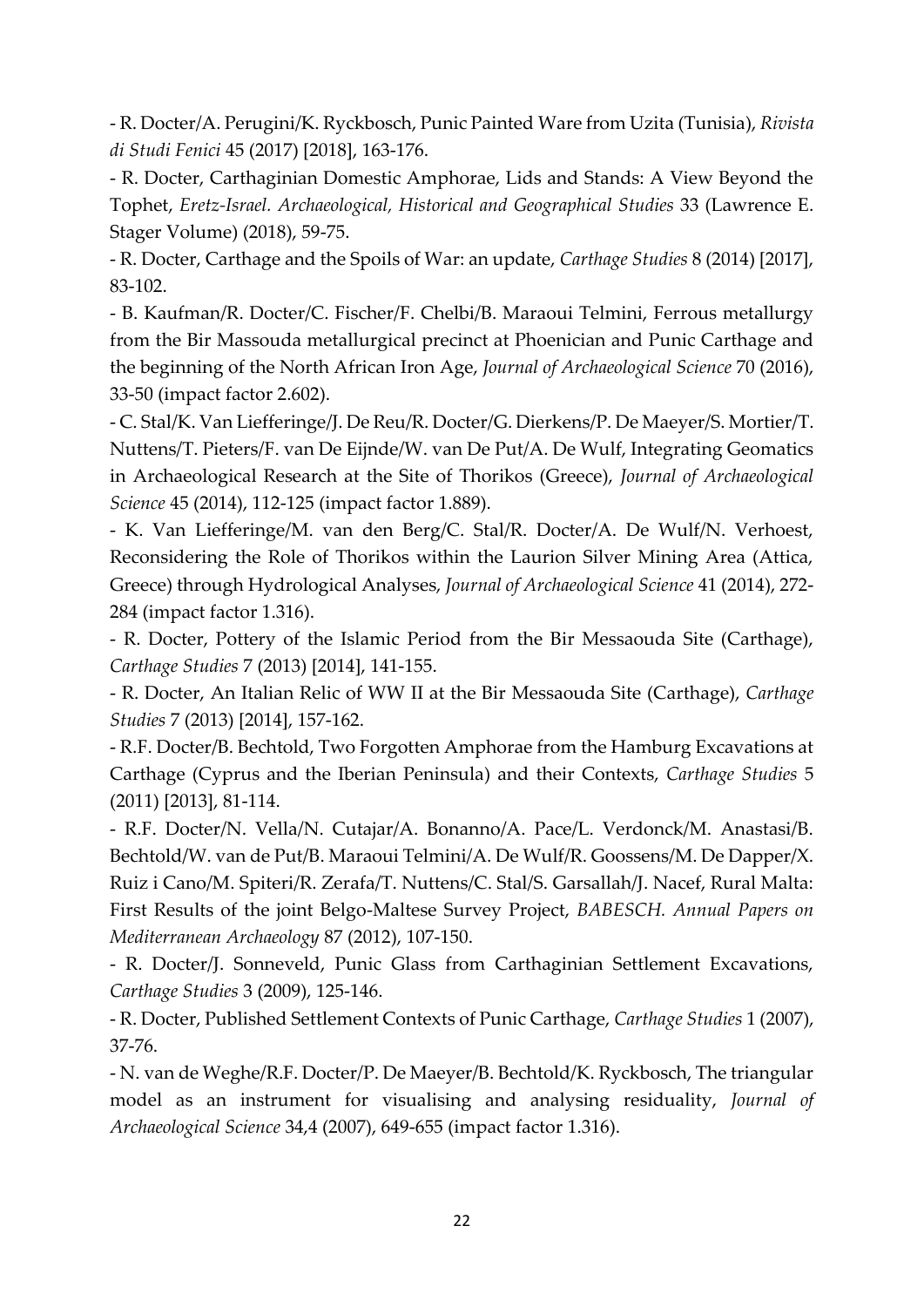- P. Schmitz/R.F. Docter/S. Ben Tahar, A Fifth Century BCE Graffito from Ghizène (Jerba), *Orientalia. A Quarterly Published by the Pontifical Biblical Institute* 76,1 (2007), 64- 72, pls. X-XI.

- R.F. Docter/F. Chelbi./B. Maraoui Telmini/B. Bechtold/H. Ben Romdhane/V. Declercq/T. De Schacht/E. Deweirdt/A. De Wulf/L. Fersi/S. Frey-Kupper/S. Garsallah/I. Joosten/H. Koens/J. Mabrouk/T. Redisssi/S. Roudesli Chebbi/K. Ryckbosch/K. Schmidt/B. Taverniers/J. Van Kerckhove/L. Verdonck, Carthage Bir Massouda: Second preliminary report on the bilateral excavations of Ghent University and the Institut National du Patrimoine (2003-2004), *BABESCH. Annual Papers on Mediterranean Archaeology* 81 (2006), 37-89.

- R. Docter, The topography of archaic Carthage Preliminary results of recent excavations and some prospects, *TALANTA. Proceedings of the Dutch Archaeological and Historical Society* 34-35 (2002-2003) [2004], 113-133.

- R.F. Docter/F. Chelbi/B. Maraoui Telmini, with contributions of B. Bechtold/H. Koens/K. Schmidt/W. Van Neer, Carthage Bir Massouda: Preliminary report on the first bilateral excavations of Ghent University and the Institut National du Patrimoine (2002-2003), *BABESCH. Annual Papers on Mediterranean Archaeology* 78 (2003) [2004], 43- 70.

- R.F. Docter/E. Smits/T. Hakbijl/I.L.M. Stuijts/J. van der Plicht, Interdisciplinary Research on Urns from the Carthaginian Tophet and their Contents, *Palaeohistoria* 43/44 (2001/2002) [2003], 417-433.

- R. Docter, The Typology of Phoenician and Punic Transport Amphorae in the Central- and Westmediterranean, *Journal of Roman Archaeology* 12 (1999), 485-492

- R.F. Docter/M.B. Annis/L. Jacobs/G.H.J.M. Blessing, Early Central Italian Amphorae from Carthage. Preliminary Results, *Rivista di Studi Fenici* 25,1 (1997), 15-58.

- H.G. Niemeyer/R.F. Docter/A. Rindelaub, Die Grabung unter dem Decumanus Maximus von Karthago. Zweiter Vorbericht *Mitteilungen des Deutschen Archäologischen Instituts Römische Abteilung* 102 (1995), 475-502.

- R. Docter, Karthagische Amphoren aus Toscanos, *Madrider Mitteilungen* 35 (1994), 123-139.

- Ch. Briese/R.F. Docter, The Lambros Group: a Late Geometric Grave Group between Attica and the East, *BABESCH. Annual Papers on Classical Archaeology* 69 (1994), 1-47.

- R. Docter, Two Sherds in a Cigarbox: the Greek component in Toscanos - Mainake, *TALANTA. Proceedings of the Dutch Archaeological and Historical Society* 24/25 (1992/1993) [1994], 23-41.

- Ch. Briese/R.F. Docter, Archaische Keramik aus Karthago in Leiden, *OMRO. Oudheidkundige Mededelingen uit het Rijksmuseum van Oudheden te Leiden* 75 (1995), 39- 53.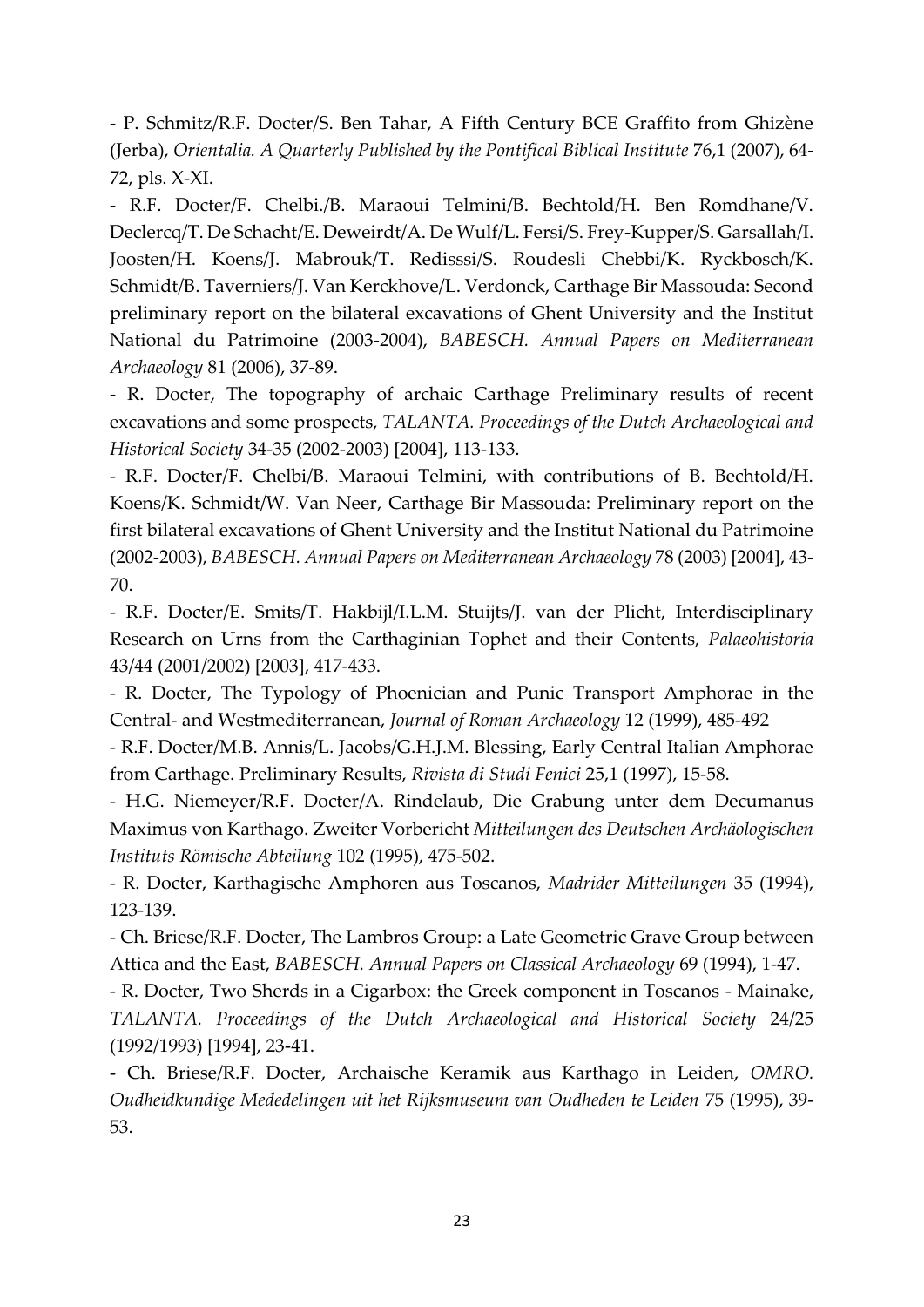- H.G. Niemeyer/R.F. Docter *et alii*, Die Grabung unter dem Decumanus Maximus von Karthago. Vorbericht über die Kampagnen 1986-1991, *Mitteilungen des Deutschen Archäologischen Instituts Römische Abteilung* 100 (1993), 201-244.

- Ch. Briese/R.F. Docter, Der phönizische Skyphos: Adaption einer griechischen Trinkschale, *Madrider Mitteilungen* 33 (1992), 25-69.

- R. Docter, Amphora Capacities and Archaic Levantine Trade, *Hamburger Beiträge zur Archäologie* 15-17 (1988-1990) [1992], 143-188.

- R. Docter, Athena vs Dionysos. Reconsidering the Contents of SOS Amphorae, *BABESCH. Annual Papers on Classical Archaeology* 66 (1991), 45-50.

### Articles and chapters in peer reviewed books

- R. Docter/B. Bechtold, Carthage in the 5th-Century BCE, in: A. Roppa, M. Botto, P. van Dommelen (eds.), *Il Mediterraneo occidentale dalla fase fenicia all'egemonia cartaginese. Dinamiche insediative, forme rituali e cultura materiale nel V secolo a.C.*, Roma: Quasar, 2021, 163-182.

- R. Docter, A Carthaginian jug from the Douïmès necropolis at Carthage (1894), in: V. Boschloos/B. Overlaet/I. Swinnen/V. Van der Stede (eds.), *Travels through the Orient and the Mediterranean world : essays presented to Eric Gubel, Orientalia Lovaniensia Analecta* 302, Leuven, Paris, Dudley MA: Peeters Publishers, 2021, 435-448.

- R.F. Docter/M. Webster, Preface, in: R.F. Docter/M. Webster (eds.), *Thorikos Reports and Studies* (Thorikos 12), Leuven/Paris/Bristol CT, 2021, 7.

- F. van den Eijnde/R.F. Docter/A. Brüsewitz/M. Nazou/C. Stal/W. van de Put/A. Perugini/S. Mortier/A. Alexandridou/S. Duchène/S. De Smet/C. Hasenzagl/A. De Wulf, The 2012-2017 Ghent-Utrecht Survey Project at Thorikos: Preliminary Observations on the Neolithic and Bronze Age Settlement, in: R.F. Docter/M. Webster (eds.), *Thorikos Reports and Studies* (Thorikos 12), Leuven/Paris/Bristol CT, 2021, 9-34.

L. Verdonck/M. Praet/R.F. Docter/R. Laffineur/A. De Wulf/C. Stal, Geophysical, Topographical, and Remote Sensing Investigations on the Velatouri Hill at Thorikos (2006-2014), in: R.F. Docter/M. Webster (eds.), *Thorikos Reports and Studies* (Thorikos 12), Leuven/Paris/Bristol CT, 2021, 81-98.

F. van den Eijnde/T. Pieters/R. van Wijk/R.F. Docter, Excavations in a Terrace on the South-East Velatouri at Thorikos and the Discovery of a Slave Burial, in: R.F. Docter/M. Webster (eds.), *Thorikos Reports and Studies* (Thorikos 12), Leuven/Paris/Bristol CT, 2021, 99-108.

R.F. Docter/A. Perugini/S. Mortier/W. van de Put/Koen Van Gelder/F. van den Eijnde, Finds from Two Sondages on the South-East Velatouri (Thorikos), in: R.F. Docter/M. Webster (eds.), *Thorikos Reports and Studies* (Thorikos 12), Leuven/Paris/Bristol CT, 2021, 109-137.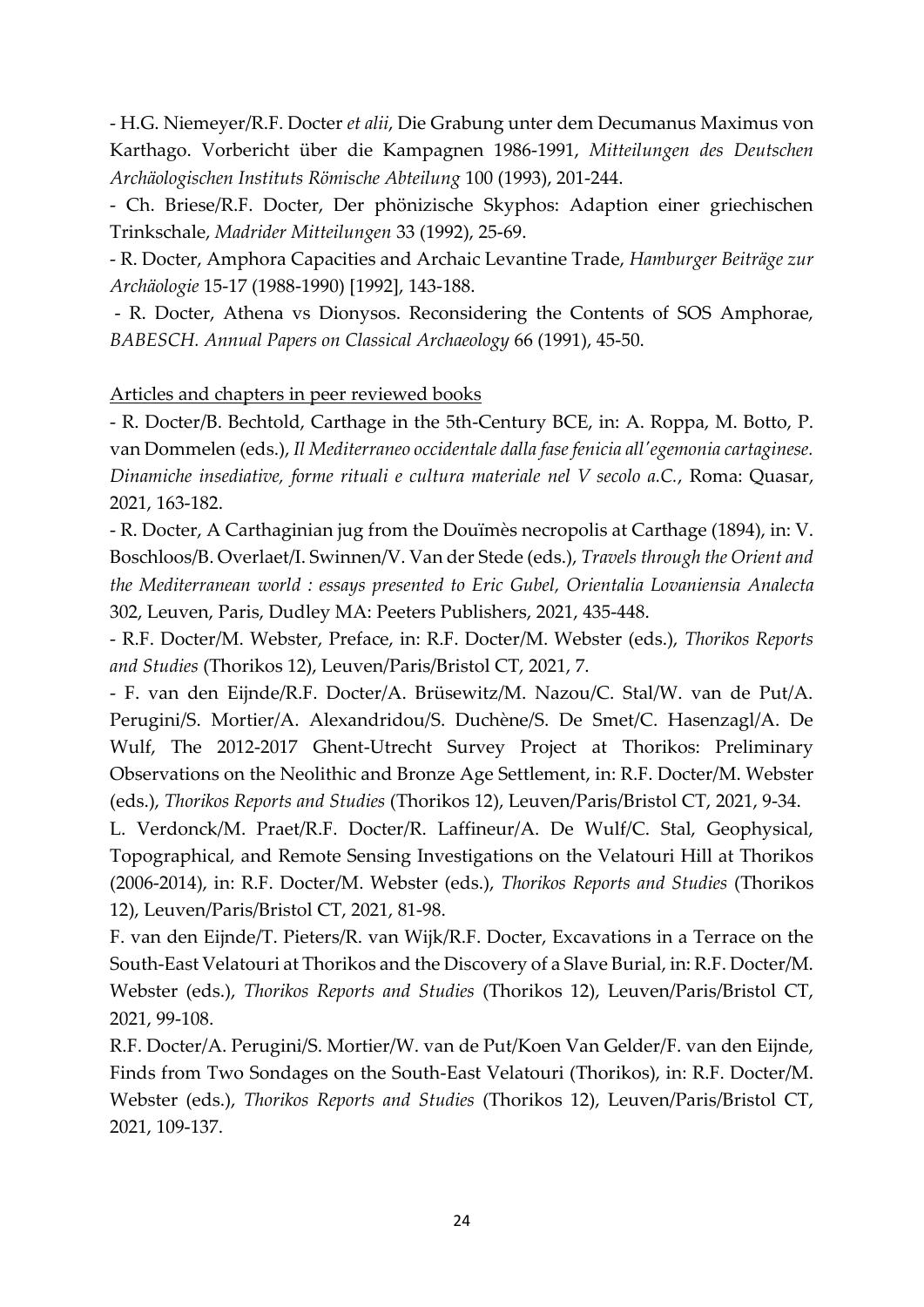R.F. Docter, Burying the House? 'Foundation' Offerings at Thorikos and the Chronology of House 1, in: R.F. Docter/M. Webster (eds.), *Thorikos Reports and Studies* (Thorikos 12), Leuven/Paris/Bristol CT, 2021, 163-206.

- R. Docter/V. Gassner, Preface, in: C. Hasenzagl, *North Tunisian Red Slip Ware from the Salomonson Survey (1960-1972)* (BABESCH Supplements 37), Leuven/Paris/Bristol CT, 2019, I-II.

- V. Boschloos/E. Gubel/ R. Docter, Phoenician and Punic Antiquities in the Heart of Europe. The Corpus of Phoenician and Punic Antiquities in Belgium, in: L. Bonadies/I. Chirpanlieva/É. Guillon (eds.), *Les Phéniciens, les Puniques et les autres* (Orient & Méditerranée 31), Paris, 2019, 319-323.

- R. Docter, Residential Architecture, in: C. Lopez-Ruiz/B.R. Doak (eds.), *The Oxford Handbook of the Phoenician and Punic Mediterranean*, New York, 2019, 435-452.

- R. Docter, The Phoenician Practice of Adapting Greek Drinking Vessels (Skyphoi and Kotylai), in: R. Graells I Fabregat/M. Krueger/S. Sardà Seuma/G. Sciotino (eds.), *El problema de las "imitaciones" durante la protohistoria en el Mediterráneo centro-occidental: entre el concepto y el ejemplo* (Iberia Archaeologica 18), Tübingen/Berlin, 2014, 65-71.

-- B. Maraoui Telmini/R.F. Docter/B. Bechtold/F. Chelbi,/W. van de Put, Defining Punic Carthage, in: J.C. Quinn/N.C. Vella (eds.), *The Punic Mediterranean: identities and identification from Phoenician settlement to Roman rule*, Cambridge, 2014, 111-145.

- R. Docter, Archäologische Stadtforschung. II. Die griechische und punische Welt, in: H.A. Mieg/C. Heil (eds.), *Stadt. Ein Interdisziplinärisches Handbuch*, Stuttgart/Weimar, 2013, 164-173.

- R. Docter, Bichrome Ware Amphorae from Al Mina, Kition, and Carthage, in: O. Loretz, S. Ribichini/W.G.E. Watson/J.Á. Zamora (eds.), *Ritual, Religion and Reason. Studies in the Ancient World in Honour of Paolo Xella* (Alter Orient und Altes Testament Veröffentlichungen zur Kultur und Geschichte des Alten Orients und des Alten Testaments - AOAT), Münster, 2013, 89-102.

- W. van de Put/R. Docter, A Lekythos found in House 1 (2007 Campaign), in: R.F. Docter (ed.), *Thorikos Reports and Studies* (Thorikos 10), Gent, 2011 [2012], 57-60.

- K. Van Liefferinge/R. Docter/T. Pieters/F. van den Eijnde, The Excavation of Cistern No. 1 at Thorikos (2010-2011 Campaigns), in: R.F. Docter (ed.), *Thorikos Reports and Studies* (Thorikos 10), Gent 2011 [2012], 61-85.

- R. Docter/P. Monsieur/W. van de Put, Late Archaic to Late Antique Finds from Cistern No. 1 at Thorikos (2010 Campaign), in: R.F. Docter (ed.), *Thorikos Reports and Studies* (Thorikos 10), Gent 2011 [2012], 86-123

- R. Docter, Ceramiche comuni, da trasporto e contenitori. Transport amphorae and Phoenician-Punic, Sardinian pottery, in: J. Gran-Aymerich/A. Dominguez (eds.), *La Castellina a sud di Civitavecchia: Origini ed eredità. Origines protohistoriques et évolution d'un habitat étrusque* (Bibliotheca Archaeologica 47), Roma, 2011, 606-650.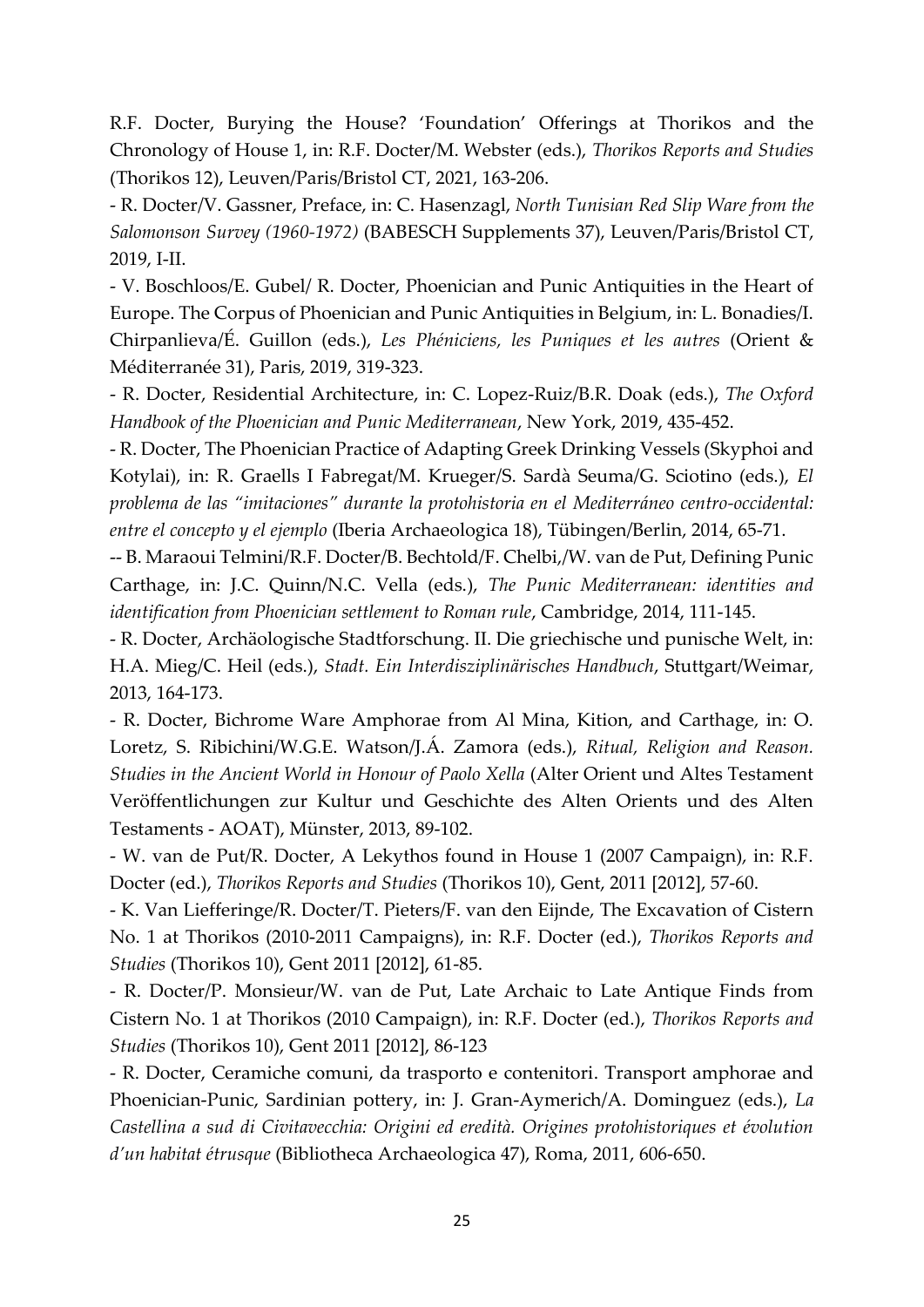- R.F. Docter/K. Van Liefferinge, Thorikos and the Industrial Quarter: A mine of information on the silver industry of ancient Attica, in: P. Iossif (ed.), *"All that glitters..." The Belgian Contribution to Greek Numismatics*, Athens, 2010, 52-59.

- R.F. Docter/P. Monsieur/M. Nazou/W. van de Put/K. Van Gelder, Thorikos. A Picture in Pottery, in: P. Iossif (ed.), *"All that glitters..." The Belgian Contribution to Greek Numismatics*, Athens, 2010, 44-51.

- R. Docter, Carthage and its hinterland, in: S. Helas/D. Marzoli (eds.): *Phönizisches und punisches Städtewesen* (Iberia Archaeologica 13), Mainz a.R., 2009, 179-189.

- R.F. Docter/F. Chelbi/B. Maraoui Telmini/A.J. Nijboer/J. Van der Plicht/W. Van Neer/K. Mansel//S. Garsallah, New radiocarbon dates from Carthage: Bridging the gap between history and archaeology?, in: C. Sagona (ed.), *Beyond the Homeland. Markers in Phoenician Chronology* (Ancient Near Eastern Studies 28), Leuven/Paris/Dudley, 2008, 379-422.

- E. Fentress/R.F. Docter, North Africa: Rural Settlement and Agricultural Production, in: P. Van Dommelen/C. Gómez Bellard (eds.), *Rural Landscapes of the Punic World* (Monographs in Mediterranean Archaeology), London/Oakville, 2008, 101-128.

- R.F. Docter/H.G. Niemeyer/A.J. Nijboer/J. van der Plicht, Radiocarbon Dates of animal bones in the earliest levels of Carthage, in: G. Bartoloni/F. Delpino/R. De Marinis/P. Gastaldi (eds.) *Oriente e Occidente: metodi e discipline a confronto. Rifflessioni sulla cronologia dell'età del ferro italiana* (Mediterranea. Quaderni Annuali dell'Istituto di Studi sulle Civilta Italiche e del Mediterraneo Antico del Consiglio Nazionale delle Ricerche I), 2004 [2005], 557-577.

- Ch. Briese/R.F. Docter, El skyphos fenicio: La adaptación de un vaso griego para beber, in: M. Vegas (ed.), *Cartago fenicio-púnica. Las excavaciones alemanas en Cartago 1975-1997* (Quadernos de Arqueología Mediterranea 4), Barcelona, 1998 [2002], 173- 220.

- R. Docter, Die sogenannten ZitA-Amphoren: nuraghisch und zentralitalisch (19.9.1997), in: R. Rolle/K. Schmidt/R.F. Docter (eds.) *Archäologische Studien in Kontaktzonen der antiken Welt* (Veröffentlichung der Joachim Jungius-Gesellschaft der Wissenschaften Hamburg 87), Göttingen, 1998, 359-373.

- R.F. Docter/H.G. Niemeyer, Pithekoussai: The Carthaginian Connection. On the archaeological evidence of Euboeo-Phoenician partnership in the 8th and 7th centuries B.C., in: B. d'Agostino/D. Ridgway (eds.) *APOIKIA. I più antichi insediamenti greci in occidente: funzioni e modi dell'organizzazione politica e sociale. Scritti in onore di Giorgio Buchner* (Annali sezione di archeologia e storia antica. Dipartimento di studi del mondo classico e del Mediterraneo antico NS 1), Napoli, 1994 [1995], 101-115.

# Articles in conference proceedings

- R.F. Docter, Why is the domain of Phoenician-Punic Studies still so fragmented? A plea for the creation of an international organization for Phoenician and Punic Studies,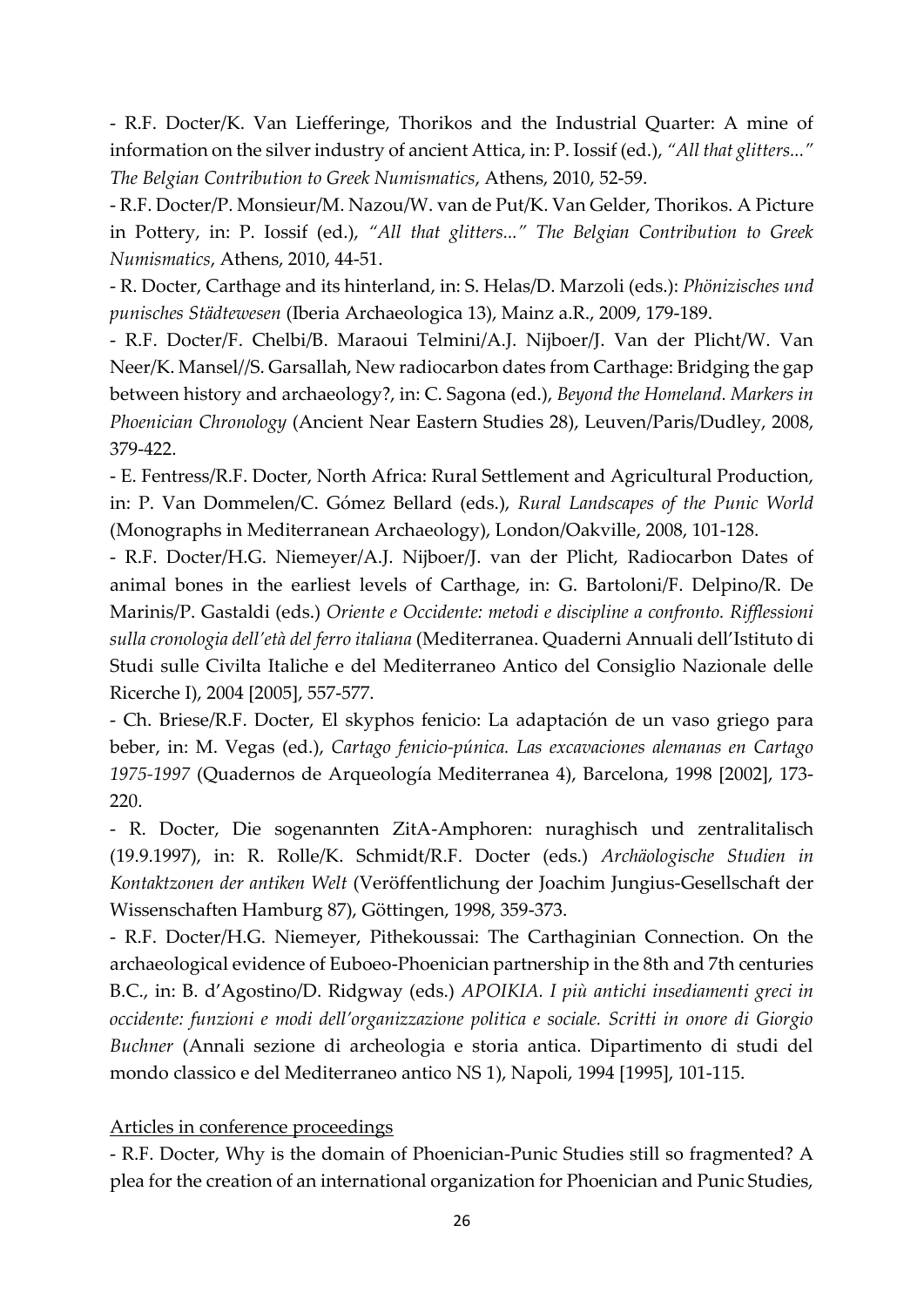in: S. Celestino Pérez/E. Rodríguez González (eds.), *Un viaje entre el Oriente y el Occidente del Mediterráneo A Journey between East and West in the Mediterranean Actas del IX Congreso Internacional de Estudios Fenicios y Púnicos. Proceedings of the IX International Congress of Phoenician and Punic Studies* II (Mytra 5), Mérida 2020, 903-910.

- N. Vella/R.F. Docter/N. Cutajar/A. Bonanno/A. Pace/M. Anastasi/B. Bechtold/M. De Dapper/A. De Wulf/R. Goossens/B. Maraoui Telmini/T. Nuttens/M. Spiteri/W. van de Put/L. Verdonck/R. Zerafa, Life and Death in Rural Malta: First results of the joint Belgo-Maltese Survey Project (2008-2009), in: A. Ferjaoui/T. Redissi (eds.), *La vie, la mort et la religion dans l'univers phénicien et punique. Actes du VIIème congrès international des études phéniciennes et puniques, Hammamet, 9-14 novèmbre 2009.* I *Présence phénicienne et punique en Méditerranée, urbanisme, architecture*, Tunis, 2019, 101-110.

- B. Maraoui Telmini/F. Chelbi/R.F. Docter, Les fouilles Tuniso-Belges du Terrain Bir Massouda (2002-2005): contribution à la connaissance de la topographie de Carthage à l'époque archaïque, in: A.M. Arruda (ed.), *Proceedings of the VIth Congress of Phoenician and Punic Studies, Lisbon, (25 September – 1 October 2005)*, 2014, 906-916.

- G. Verhoeven/R. Docter, The Amphitheatre of Carnuntum: Towards a complete 3D model using airborne Structure from Motion and dense image matching, in: W. Neubauer/I. Trinks/R.B. Salisbury/C. Einwögerer (eds.), *Archaeological Prospection: Proceedings of the 10th International Conference - Vienna May 29th - June 2nd 2013*, Wien, 2013, 438-440.

- B. Bechtold/R.F. Docter, Transport Amphorae from Carthage: an Overview, in: L. Nigro (ed.), *The Phoenician Ceramic Repertoire between the Levant and the West 9th - 6th century BC. Proceedings of the International Conference held in Rome, 26th February 2010* (Quaderni di Archeologia Fenici-Punica V), Roma, 2011, 85-116.

- R.F. Docter/F. Chelbi/B. Maraoui Telmini/H.G. Niemeyer/A. De Wulf, Punic Carthage: Two Decades of Archaeological Investigations, in: J.L. López Castro (ed.), *Las ciudades fenicio-púnicas en el Mediterraneo Occidental, Adra 2005*, Almeria, 2007, 85- 104, 549-553.

- R. Docter, Etruscan Pottery: some case studies in chronology and context, in: *Gli Etruschi da Genova ad Ampurias. Atti del XXIV Convegno di Studi Etruschi ed Italici, Marseille – Lattes 26 settembre – 1 ottobre 2002*, Pisa/Roma 2006, 233-240.

- R. Docter, The koprologoi of Carthage. On the scarcity of settlement finds in Carthage between c. 550 and 480 BC, in: A. Spanò Giammellaro (ed.), *Atti del V Congresso Internazionale di Studi Fenici e Punici. Marsala – Palermo, 2-8 ottobre 2000*, Palermo, 2005, 269-276.

- R. Docter, East Greek fine wares and transport amphorae of the 8th - 5th century B.C. from Carthage and Toscanos, in: P. Cabrera Bonet/M. Santos Retolaza (eds.), *Ceràmiques jonies d'època arcaica: Centres de producció i comercialització al Mediterrani occidental. Actes de la Taula Rodona celebrada a Empúries, els dies 26 al 28 de maig de 1999*, Barcelona, 2000, 63-88.